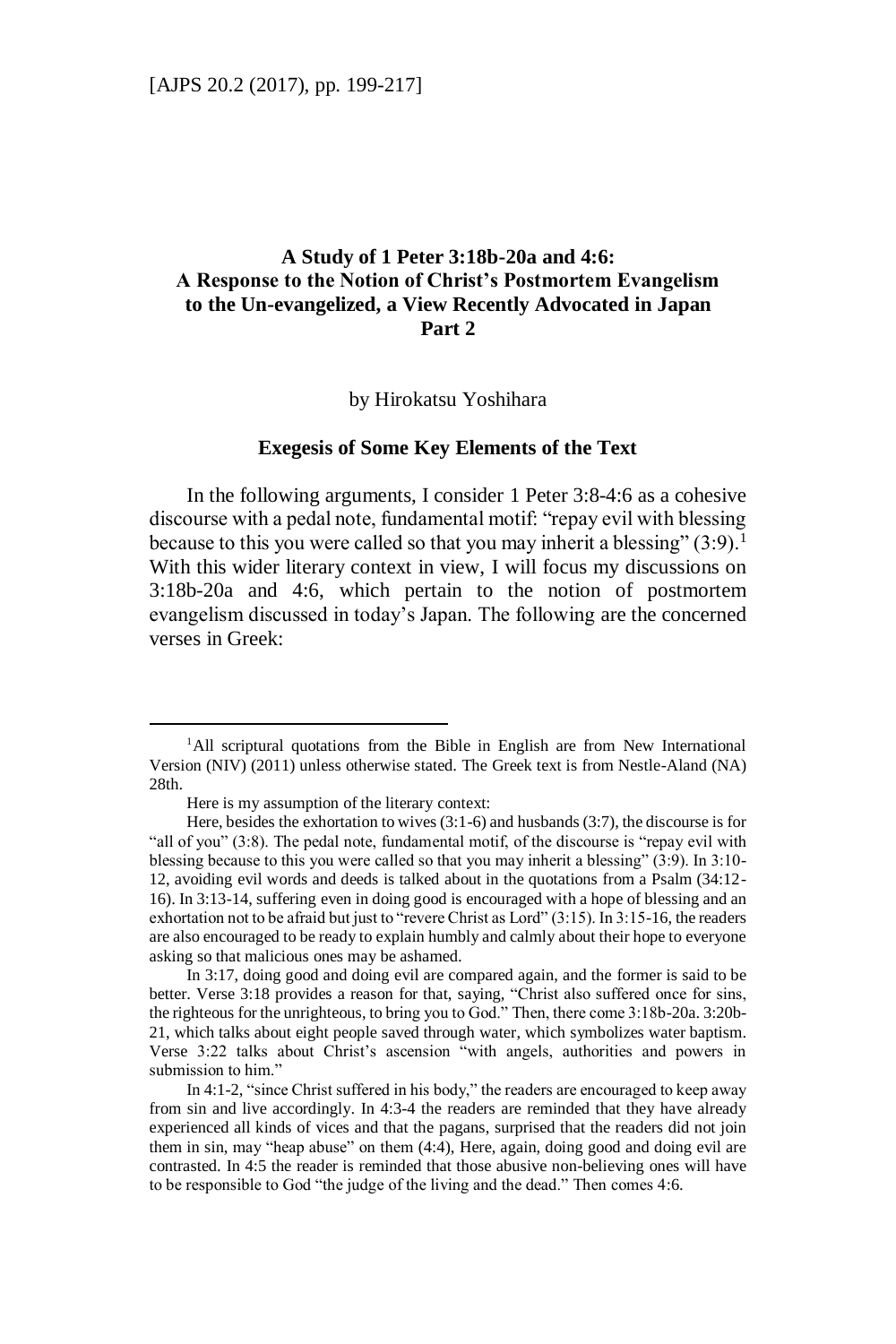(3:18b) ... iνα υμάς προσαγάγη τω θεώ θανατωθείς μεν σαρκι ζωοποιηθεις δε πνεύματι (3:19) εν ω και τοις εν φυλακή πνεύμασιν πορευθείς εκήρυξεν, (20a) απειθήσασίν ποτε ὄτε ἀπεξεδέχετο ἡ τοῦ θεοῦ μακροθυμία ἐν ἡμέραις Nώε κατασκευαζομένης κιβωτού...

(4:6) εις τούτο γάρ και νεκροίς ευηγγελίσθη, ίνα κριθώσι μέν κατά ανθρώπους σαρκί ζώσι δε κατά θεόν πνεύματι.<sup>2</sup>

In order to properly exegete the text, I set several questions: *How*, *when* and *where* did Christ go in 3:18b-20a, and *to whom* and *what* did He preach in 3:18b-20a and 4:6? To answer these questions, I will discuss the following phrases: (1) "θανατωθείς μεν σαρκί, ζωοποιηθείς δε πνεύματι" (3:18b), (2) "εν ώ" (3:19), (3) "τοις εν φυλακή  $\pi$ νεύμασιν πορευθεις εκήρυξεν" (3:19), and (4) "νεκροις" (4:6).

"θανατωθεὶς μὲν σαρκί, ζωοποιηθεὶς δὲ πνεύματι"<sup>3</sup> (3:18b)

The two participial phrases " $\theta \alpha \nu \alpha \tau \omega \theta \epsilon$   $\alpha \alpha \nu \kappa'$ " ( $\omega \sigma \tau \omega \eta \theta \epsilon$ )  $\pi$ νεύματι" are in antithesis to the μέν-δέ construction to modify the

<sup>2</sup>Here is some convenient transliteration and gloss for the verses:

<sup>(3:18</sup>b) ινα (hina: 'so that'), υμας (humās: 'you' (< υμμεις)), προσαγάγη (prosagagē: 'bring to' (<  $\pi \rho \sigma \alpha \gamma \omega$ )),  $\tau \hat{\omega}$  (tō: 'the' (< o)),  $\theta \epsilon \hat{\omega}$  (theo: 'god' (<  $\theta \epsilon \hat{\omega}$ ς)),  $\theta \alpha \nu \alpha \tau \omega \theta \epsilon \hat{\omega}$ (thnatōtheis: 'kill' (<  $\theta \alpha \nu \alpha \tau \omega$ )),  $\mu \epsilon \nu$  (men: 'on the one hand'),  $\sigma \alpha \rho \kappa'$  (sarki: 'flesh' (< σάρξ)), ζωοποιηθείς (zōopoiētheis: 'make live' (< ζωοποιέω)), δε (de: 'on the other hand'), πνεύματι (pneumatic: 'spirit' (< πνεύμα)).

<sup>(3:19)</sup> ev (en: 'in'), (hō: 'who/which' (<  $\tilde{o}$ ς)), και (kai: 'even'), τοις (tois: 'the' (< o)), εν (en: 'in'), φυλακῆ (fulakē: 'prison' (< φυλακή)), πνεύμασιν (pneumasin: 'spirit' (< πνεῦμα)), πορουθείς (poreutheis: 'go' (< πορεύομαι)), εκήρυξεν (ekēruxen: 'proclaim' (<  $κηρύσσω)$ ).

<sup>(3:20</sup>a) απειθήσασιν (apeithēsasin: 'disobey' (< απειθέω)), πότε (pote: 'once'), ότε (hote: 'when'),  $\alpha \pi \epsilon \xi \epsilon \delta \epsilon \chi \epsilon \tau$  (apexedeheto: 'wait eagerly' (<  $\alpha \pi \epsilon \kappa \delta \epsilon \chi$  ( $\alpha \mu \alpha$ )),  $\eta$  (hē ('the' (< ȯ)), του (tou: 'the' (< ȯ)), θεου (theou:'god' (< θεός)), μακροθυμία (makrothumia: 'patience'), ev (en: 'in'),  $\eta\mu\epsilon\rho\alpha\iota\zeta$  (hēmerais: 'day' (<  $\eta\mu\epsilon\rho\alpha$ )), Nose (Nōe: 'Noah'),  $\kappa\alpha\tau\alpha\sigma\kappa\epsilon\nu\alpha\zeta$ ομένης (kataskeumazomenēs: 'prepare' (< κατασκευάζω)), κιβωτού (kibōtou: 'ark' (< kibwtovV)).

<sup>(4:6)</sup> eig (eis: 'to'), to  $\hat{v}$  to (touto: 'this' (<  $\hat{v}(\hat{v}(\tau))$ ,  $\hat{v}(\tau)$  (gar: 'for'),  $\kappa \alpha'$  (kai: 'even'), νεκροίς (nekrois: 'dead' (< νεκρός)), εὐηγγελίσθη (euēnggelisthē: 'preach (the good news)' (< εύαγγελίζω)), ινα (hina: 'so that'), κριθώσι (krithōsi: 'judge' (< κρίζω)), μέν (men: 'on the one hand'),  $\kappa \alpha \tau \alpha$  (kata: 'according to'),  $\alpha \nu \theta \rho \omega \pi \nu \rho$  (anthropous: 'man' (<  $\alpha$ νθρωπος)), σαρκί (sarki: 'flesh' (< σάρξ)), ζωσι (zōsi: 'live' (< ζάω)), δε (de: 'on the other hand'), κατά (kata: 'according to'), θεόν (theon: 'god' (< θεός)), πνεύματι (pneumatic: 'spirit'  $( $\pi v \epsilon \hat{v} \mu \alpha$ )).$ 

<sup>&</sup>lt;sup>3</sup>"θανατωθείς" ("θανατόω": "to cause cessation of life, put to death" (BDAG: 443)); " $\sigma \alpha \rho \xi$ " ("of the body of Christ during his earthly ministry" (BDAG: 915); "ζωοποιηθείς" ("ζωοποιέω": "to cause to live" (BDAG: 431); "πνεύματι" ("πνεύμα": "that which animates or gives life to the body" (BDAG: 832)).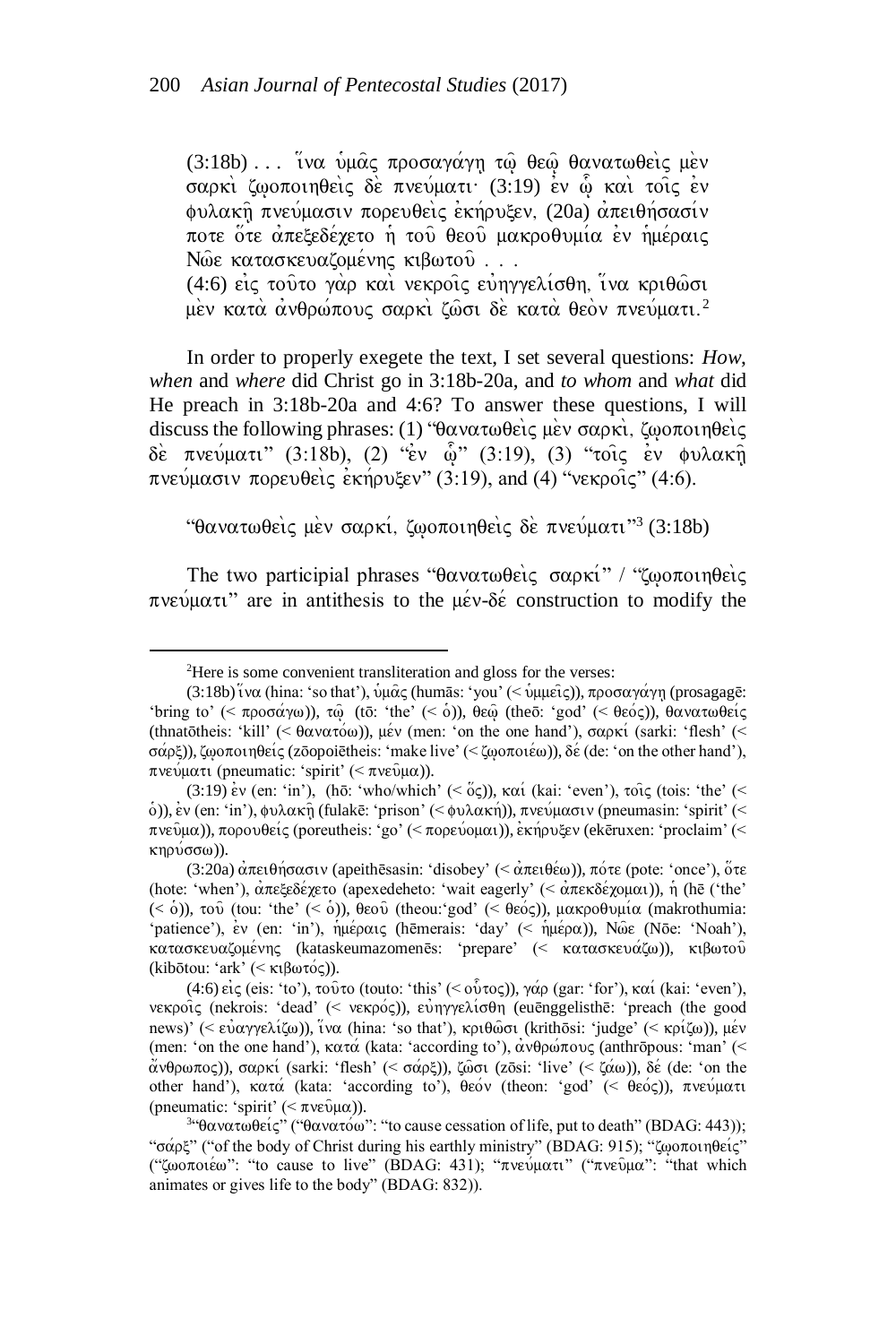subjunctive "προσαγάγη"<sup>4</sup> (18a). Recent interpretations of "ζωοποιηθείς" seem to be in agreement that it refers to Christ's bodily resurrection.<sup>5</sup> Edmond Hiebert says, "The verb (ζῳοποιηθεὶς), used in ten other places in the New Testament, refers to the resurrection of the dead . . . or denotes the giving of spiritual life."<sup>6</sup>

France describes an interpretation that does not agree with this view: "Some commentators have interpreted ζωοποιηθεὶς πνεύματι of something less than, and prior to, the resurrection of Christ, of an intermediate disembodied state. This is to make the clause fit in with an interpretation of verse 19 in terms of a descent of Christ to Hades between his death and resurrection."<sup>7</sup>

As stated, this bodily-resurrection interpretation itself is already a critical blow to the advocates of Christ's descent between His death and resurrection during His intermediate state, based on 3:18-20a.<sup>8</sup> In fact, the interpretative history shows that the notion was not related to this verse until Greek Fathers in second century CE.<sup>9</sup> This implies, if not supports, the recent majority interpretation that " $\zeta_{\omega}$   $\alpha$   $\alpha$ "  $\alpha$ "  $\alpha$ "  $\alpha$ "  $\alpha$ " does not mean "quickened in spirit." Dubis states, "Instead, most recent commentators understand these nouns to refer to two modes or spheres of existence, not constituent parts of Jesus."<sup>10</sup>

 $\overline{a}$ 

<sup>7</sup>France, "Exegesis in Practice: Two Samples," 263. See also Dalton, *Christ's Proclamation to the Spirit*, 42. Dubis, *1 Peter*, 119: "The pairing of ζῳοποιηθεὶς with θανατωθεὶς strongly suggests that ζῳοποιηθεὶς refers to Jesus' bodily resurrection, not some other type of "enlivening" between Good Friday and Easter morning."

<sup>8</sup>Feinberg states a problem of such a view, saying that "at the time of Christ's preaching (if it was between death and resurrection), he had not completed the work of salvation, so he really had nothing new to offer. . . ." Feinberg, "1 Peter 3:18–20, Ancient Mythology, and the Intermediate State," 327.

<sup>9</sup>Witherington, ibid., 184-5. "The first noncanonical mention of the idea of a descent into hell seems to be found in Justin's Dialogue with Trypho, but it is not associated with the interpretation of this text. That does not come until Clement of Alexandria interprets 1 Peter 3:19 this way, and this then became the dominant interpretation, at least by the time of Irenaeus at the end of second century A.D."

<sup>&</sup>lt;sup>4</sup> προσαγάγη" ("προσάγω": "of Christ, who brings people to God" (BDAG: 875)).

<sup>5</sup> For example, Mark Dubis, *1 Peter* (Waco, TX: Baylor, 2010), 118; Ben Witherington III, *Letters and Homilies for Hellenized Christians*, vol. 2 (Downers Grove, IL: IVP, 2007), 183; John S. Feinberg, "1 Peter 3:18–20, Ancient Mythology, and the Intermediate State," *Westminster Theological Journal* 48, no. 2 (1986): 315.

<sup>6</sup>D. Edmond Hiebert, "The Suffering and Triumphant Christ," *Bibliotheca Sacra*, 139 no. 554 (1982), 149. Namely, "John 5:21 [twice]; Rom. 5:17; 8:11; 1 Cor. 15:22, 36, 45)" and "(John 6:63; 2 Cor. 3:6; Gal. 3:21)."

<sup>10</sup>Dubis, *1 Peter*, 217; "his entirety": Karen H. Jobes, *1 Peter* (Grand Rapids, MI: Baker, 2005), 241; not "Platonic dualism"; John Yates, "'He Descended into Hell': Creed, Article and Scripture Part II," *The Churchman* 102, no. 4 (1988): 308. Also, "In the spiritual realm, the realm of the Holy Spirit's activity, Christ was raised from the dead." This is important because in the NT generally this "spiritual" realm is the realm of all that is lasting, permanent, eternal." Wayne Grudem, "Christ Preaching through Noah," *Trinity Journal* 7, no. 2 (1986): 21.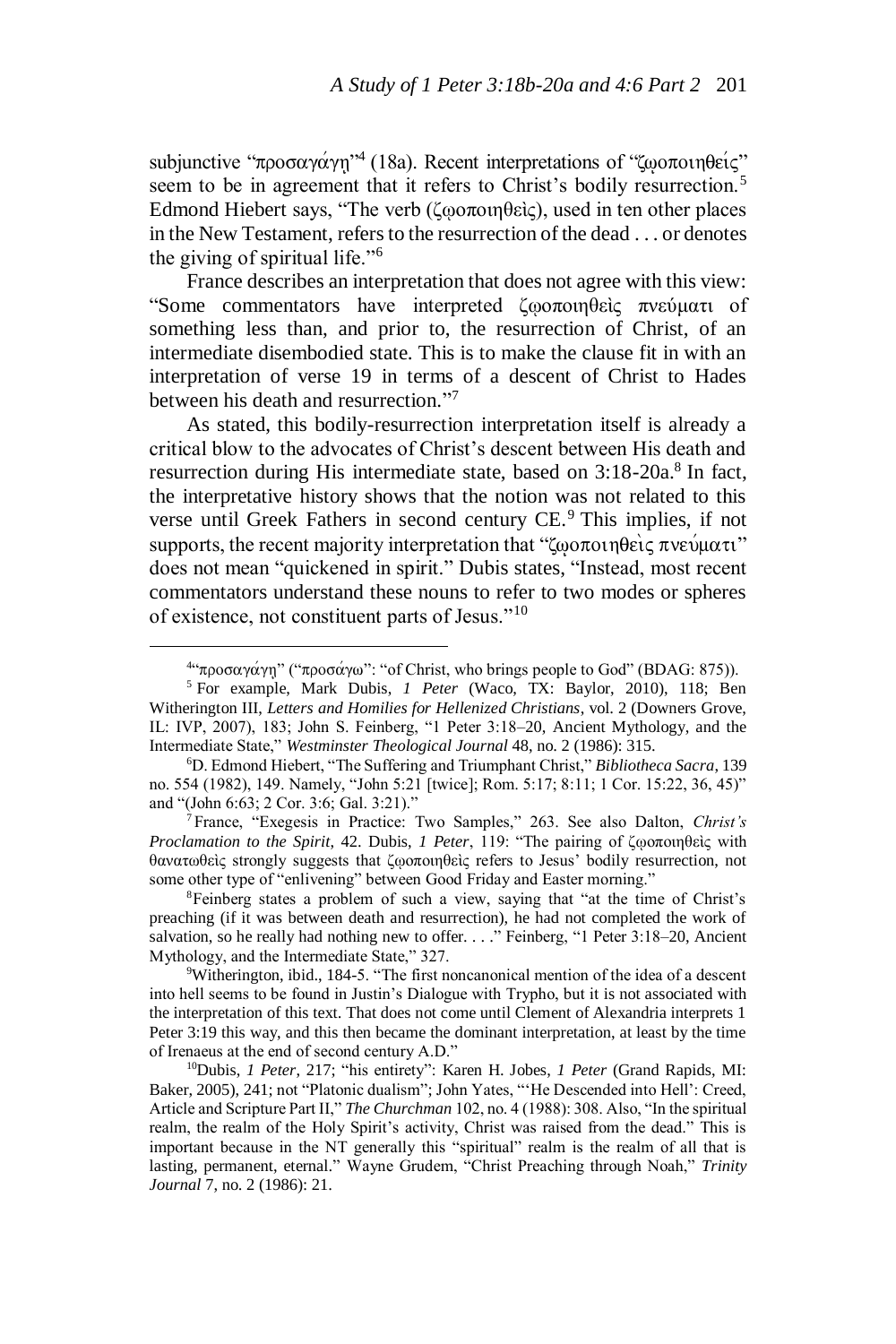Can this " $\pi$ ve $\hat{v}$ μα" be then interpreted as the Holy Spirit? Achtemeier and some others take that view, recognizing it in the dative of agency as "by the Spirit."<sup>11</sup> It is ambiguous grammatically and in context. I would take it in the dative of sphere respecting the antithesis.

Syntactically, I understand that the parallelism modifies " $\pi$ po $\sigma$  $\alpha$  $\gamma$  $\alpha$ "." The result translation will be "so that he might bring you to God through having been put to death in the earthly realm and been bodily resurrected in the heavenly realm."

 $\mathcal{L}_{\text{EV}}$   $\hat{\omega}$ " (3:19)

The relative pronoun " $\hat{\omega}$ " is morphologically ambiguous between masculine and neuter. Recent commentators are in agreement that it refers to " $\pi$ νεύματι" as its antecedent. <sup>12</sup> What is complex is its interpretation. Feinberg identifies eight choices<sup>13</sup> and narrows them to four, namely "in which," "by which," "in whom" and "by whom."<sup>14</sup> One major interpretation is "in that (whose) condition" or "thus," namely emphasizing Christ risen in the resurrected and glorious body.<sup>15</sup> This

As to the discrepancy in the antithesis between dative of reference and agency, Dubis introduces Schreiner's discussion that "such is clearly the case in passages like 1 Tim 3:16," thus without any problem. Dubis, *1 Peter*, 118. Jobes is against this break and maintains that both are dative of reference. Jobes, *1 Peter*, 240.

<sup>12</sup>France, "Exegesis in Practice: Two Samples," 268, 269; Dubis, *1 Peter*, 118, 119.

<sup>14</sup>Ibid, 319.

 $\overline{a}$ <sup>11</sup>Paul J. Achtemeier, *1 Peter* (Minneapolis, MN: Fortress, 1996), 250; Dubis, *1 Peter*, 118; Leonhard Goppelt, *A Commentary on 1 Peter*, edited by Ferdinand Hahn, translated and augmented by John E. Alsup, 1st English ed. (Grand Rapids, MI: Eerdmans, 1993) (Original German version in 1978), 255; Joel B. Green, *1 Peter* (Grand Rapids, MI, 2007), 120; Howard Marshall, *1 Peter* (Downers Grove, IL: InterVarsity, 1991), 3:19. Witherington says either will do. Witherington, *Letters and Homilies for Hellenized Christians*, 182. Grudem is clearly against it, suggesting that the more explicit agentive "ύπο" would have been used. Grudem, "Christ Preaching through Noah," 21. So is David MacLeod. David J. MacLeod, "The Sufferings of Christ," *Emmaus Journal* 14, no. 1 (2005): 11.

 $13$ <sup>434</sup>(1) in (by) the spirit, i.e., attitude, (2) in (by) the spirit world, i.e., the realm of disembodied spirits, the underworld, (3) in (by) the spirit, i.e., immaterial substance, (4) in (by) the spirit of Christ, i.e., Christ's divine immaterial substance, (5) in (by) the realm of the spiritual relationship, (6) in (by) the sphere of the spirit, i.e., the eternal, the heavenly, thus, giving him a spiritual or glorified body as opposed to a natural body, (7) in (by) the spirit world, i.e., angelic spirit world (especially the realm or world of, evil spirits), or (8) in (by) the Holy Spirit." Feinberg, "1 Peter 3:18–20, Ancient Mythology, and the Intermediate State," 314.

<sup>15</sup>France, ibid., 268: "For πνεύματι in verse 18 refers, as we have seen, to Christ's risen state. To take ἐν ᾧ as "in the spirit" must therefore mean that verse 19 is talking about an activity of Christ after his resurrection." Also, Goppelt, *A Commentary on 1 Peter*, 256; Witherington, *Letters and Homilies for Hellenized Christians*, 184; Dalton, *Christ's Proclamation to the Spirits*, 144.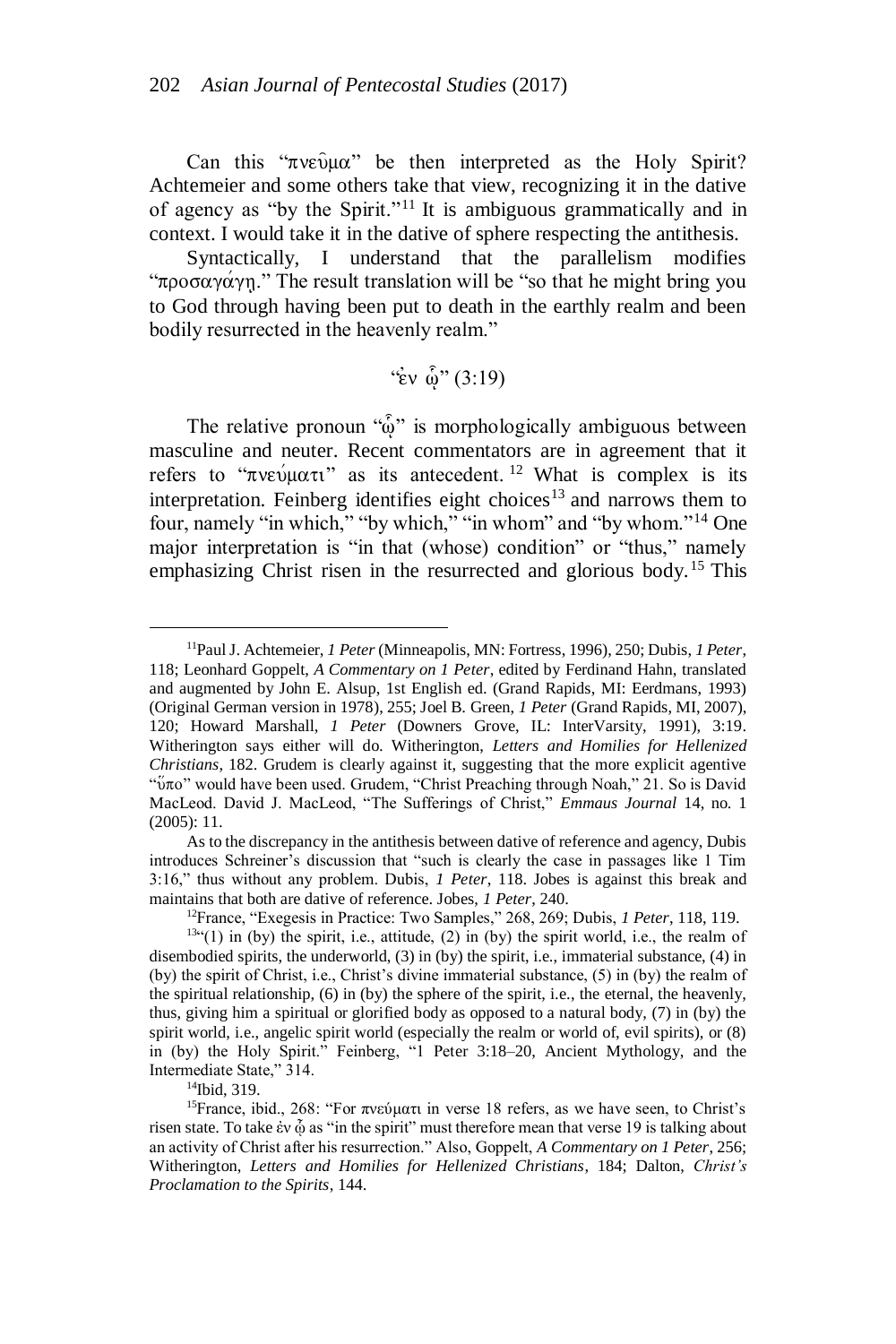leads to an interpretation that Christ proclaimed His victory after His resurrection.

Some unique interpretations are to distinguish Christ's bodily resurrection and His life back to the heavenly realm and take the latter as the interpretation here (Grudem),  $16$  or construe the relative pronoun literally referring to the S/spirit (Feinberg).<sup>17</sup> By positing such, Grudem argues that Christ was back to "the spiritual realm" and "in the realm of the Spirit's activity, the eternal, spiritual realm" (the realm in which Christ was raised from the dead, v 18)." <sup>18</sup> Feinberg argues that Christ was raised by the Holy Spirit, and through the Spirit, He preached.<sup>19</sup> What follows these is that Christ preached before His incarnation, in Noah's days.

The adequacy of Grudem and Feinberg's arguments has to wait for discussions of other concerned elements. Yet, these are interesting with regard to the properties and functions of " $\epsilon v \delta$ ." Grudem evidently suggests that Peter frequently uses "a relative pronoun to introduce a new subject," which "indicates that there is a strong possibility of a lack of clear chronological sequence in this section."<sup>20</sup> He elaborates:

Similarly, Peter's exchange of subject in which he first uses Christ as an example for believers (v 18), and then refers to Christ as the one who empowers and Noah as the example for believers (vv 19–20), should not be seen as unusual for Peter, who frequently can change metaphors and combine various ideas closely together in his writings (compare 1:7–8; 2:3–4, 9–  $10$ ;  $3:21-22$ ).<sup>21</sup>

Goppelt is in the same line, recommending "thus" interpretation. "But nothing is said in the words ἐν φ καί about the time and manner in which Christ went to the spirits in prison."<sup>22</sup>

Witherington is against this view, but he favors "in which condition". "When Peter uses the phrase *en hō*, its antecedent is always a whole phrase that precedes, not a single word. It is thus unlikely that

<sup>&</sup>lt;sup>16</sup>Grudem, "Christ Preaching through Noah," 21.

<sup>&</sup>lt;sup>17</sup>Feinberg, "1 Peter 3:18–20, Ancient Mythology, and the Intermediate State," 335.  $18$ Grudem, ibid., 21. "It does not necessarily mean "in the resurrected body"." Ibid.

<sup>19</sup>Feinberg, "1 Peter 3:18–20, Ancient Mythology, and the Intermediate State," 335. Also, see J. Ronald Blue, "Untold Billions: Are They Really Lost?" *Bibliotheca Sacra* 138 (1981): 342.

<sup>20</sup>Grudem, ibid., 29.

<sup>21</sup>Ibid., 29.

<sup>22</sup>Goppelt, *A Commentary on 1 Peter*, 256.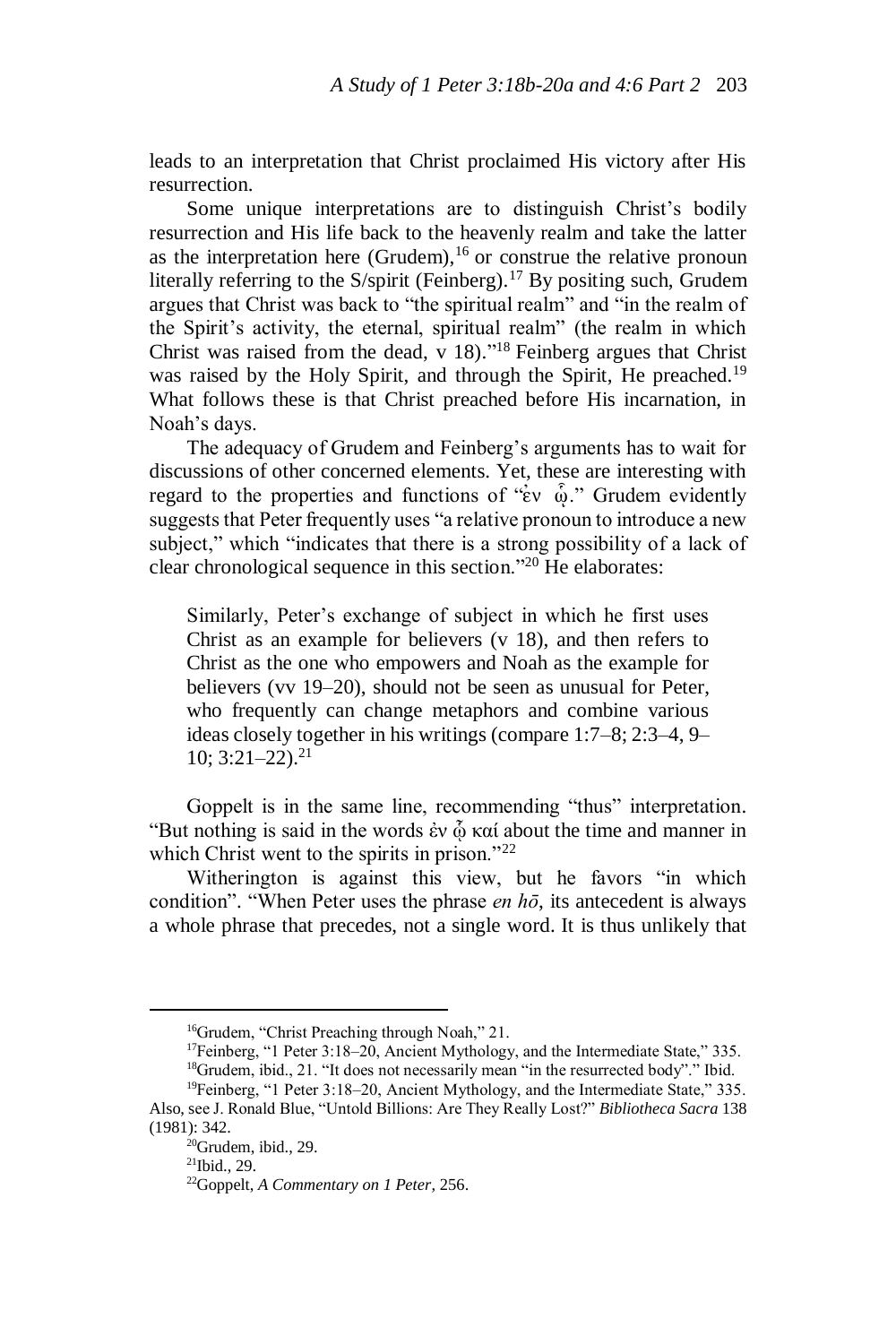"in which" means "in the Spirit.""<sup>23</sup> Dalton, in the same position, calls "έν ὦ" "a favorite idiom of the writer of 1 Peter."<sup>24</sup>

Therefore, while the "in the Spirit / whom" interpretation is linguistically plausible, the actual tendency of Peter's usage may not necessarily support it. This needs further scrutiny. One syntactic thing to be mentioned here is the independence of the relative clause. A relative pronoun takes a finite verb. <sup>25</sup> This behavior is distinct from the participial phrase, where nominal agreement is in case, number and gender, and the infinitival phrase without any morphological agreement. A relative clause has been thus considered to constitute a more independent syntactic unit.<sup>26</sup> Jobes' interpretation of the three participles ( $\theta \alpha \nu \alpha \tau \omega \theta \epsilon$  is,  $\zeta \omega \sigma \pi \omega \eta \theta \epsilon$  is, and  $\pi \omega \rho \epsilon$  is being "grammatically linked ... by the phrase *en hō kai*" to represent "the redemptive event"<sup>27</sup> is thus not grammatically, but only conceptually, the case. The same is "πορευθείς" in verse 22: "θανατωθείς" and "ζωοποιηθείς" are syntactically linked in the  $\mu \epsilon v$ - $\delta \epsilon$  construction,<sup>28</sup> but " $\pi \rho \rho \epsilon v \theta \epsilon i \zeta$ " is not. If they are linked it is only conceptual, which is supported by the contextual interpretations which refer to "going" to heaven, or ascension. I thus contend that " $\theta \alpha \nu \alpha \tau \omega \theta \varepsilon \zeta$ " and " $\zeta \omega \sigma \tau \omega \eta \theta \varepsilon \zeta \zeta$ " as an antithesis modify "προσαγάγη" (so that He might bring you/provide you access to God by having been put to death . . . and raised to life . . .). Also that " $\pi$ ορευθείς" modifies "εκήρυξεν" (went and preached/proclaimed). The existence of the adverbial " $\kappa \alpha i$ " (even) and the pre-positioned "to  $\iota$  even  $\phi$ υλακή πνεύμασιν" with an emphatic function suggests this syntactic interpretation, breaking the sequence of the three participles.

Would it then be possible, by the way, for the risen Christ to visit Hades to preach the gospel or even preach through Noah? As seen above, Barclay takes this view, at least for the former, the risen Christ being perfectly free from any limitations.<sup>29</sup> In fact, the risen Christ appears to His disciples, then disappears. He did not necessarily stay with all the disciples until His ascension. However, beyond this is only speculation. We do know for sure about Jesus' historical birth through His historical

<sup>23</sup>Witherington, *Letters and Homilies for Hellenized Christians*, 184.

<sup>24</sup>Dalton, *Christ's Proclamation to the Spirits*, 145.

 $25$ Namely morphologically bound by its syntactic subject (often implicit in Greek but assumed in the nominative) in person and number, which thus applies to the indicative, imperative, subjunctive and optative).

 $^{26}$ Linguistically, it is traditionally called an "island."

<sup>27</sup>Jobes, *1 Peter*, 242. Dubis shares the same view. Dubis, *1 Peter*, 119.

<sup>28</sup>Thus, syntactically, I rather agree with Jobes calling these two alone to be "two aspects of the redemptive event: Christ's death and subsequent resurrection." Jobes, *1 Peter*, 241-2.

<sup>29</sup> William Barclay, *The Letters of James and Peter*, rev. ed. (Philadelphia: Westminster, 1976), 241.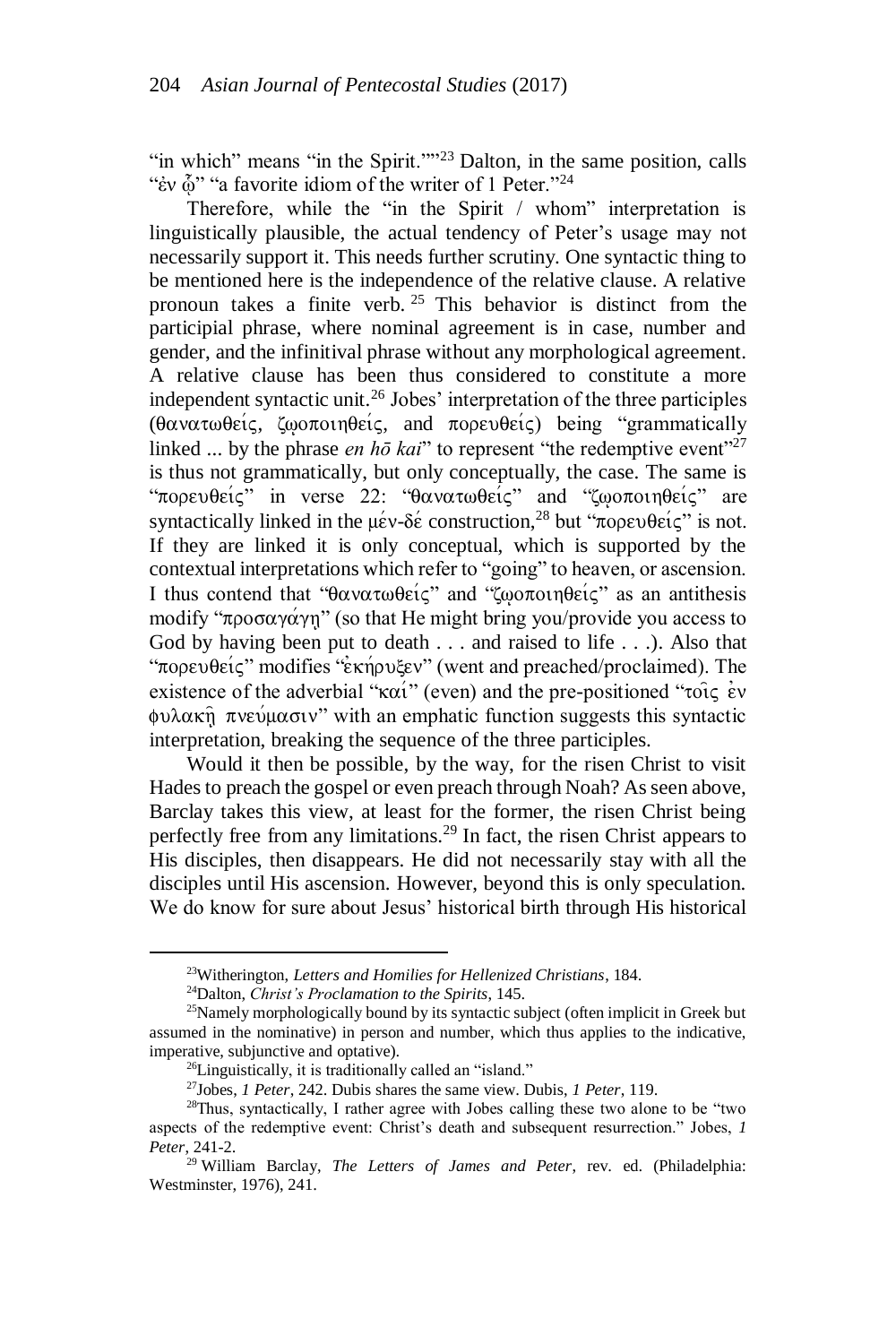ascension. At this point, the interpretations 2-4 in Erickson's list above are all eliminated because they all locate the event described in the passage between Jesus' death and resurrection. Remember that Interpretation 1 points to Jesus' (or more systematically-precisely "the Son's") proclamation of repentance in Noah's time, and Interpretation 5 leaves room for Jesus' proclamation of His victory after His resurrection. Now, I will focus on these two positions: Interpretation 1 and Interpretation 5.

```
"τοις ἐν φυλακῆ πνεύμασιν πορευθείς ἐκήρυξεν"<sup>30</sup> (3:19)
```
Let us here reiterate interpretations 1 and 5 of Erickson's list with proper modifications:

- 1. When Noah was building the ark, Christ "in spirit" or "in the Spirit" preached repentance (through him). This was a message of repentance and righteousness, given to unbelieving persons who were then on earth but are now "spirits in prison" (i.e., persons in hell or Hades).
- 5. After His resurrection, Christ ascended to heaven or descended into the underground and proclaimed His triumph over the fallen angels who had sinned by mating with women before the Flood.

For the sake of convenience, I will refer to these as (1) The Preaching View and (5) The Triumph View.

In the Preaching View, (a) " $\pi$ νεύμασιν," (b) "φυλακή," (c) " $\pi$ 0 $\rho \epsilon \psi \theta \epsilon i \zeta$ " and (d) " $\epsilon$ kn $\rho \psi \epsilon \epsilon \psi$ " respectively refer to (a) Noah's contemporary unbelievers, (b) a place where those people are kept for the final judgment, (c) going from heaven to Noah and (d) repentance. In the Triumph View, on the other hand, they are (a) fallen angels in Noah's days, (b) a place where those angels are kept for the final judgment, (c) going to the place and (d) Christ's victory.

Some commentators argue that " $\pi$ νεῦμα" in the New Testament (NT) absolutely refers to angels, especially if there are no modifying elements.<sup>31</sup> In addition, since the exegesis of 1 Peter cannot stand now

<sup>&</sup>lt;sup>30</sup>"φυλακῆ" ("φυλακή": "Of the nether world or its place of punishment" (BDAG: 1067)); "πνεύμασιν" ("πνεύμα": "that which animates or gives life to the body" (BDAG: 832)); "εκήρυξεν" ("κηρύσσω": "to make public declarations" (BDAG: 543)).

<sup>&</sup>lt;sup>31</sup> 'Every other place in the New Testament where the term "spirits" is used it absolutely refers to nonhuman, supernatural spiritual beings, that is, good or evil angelic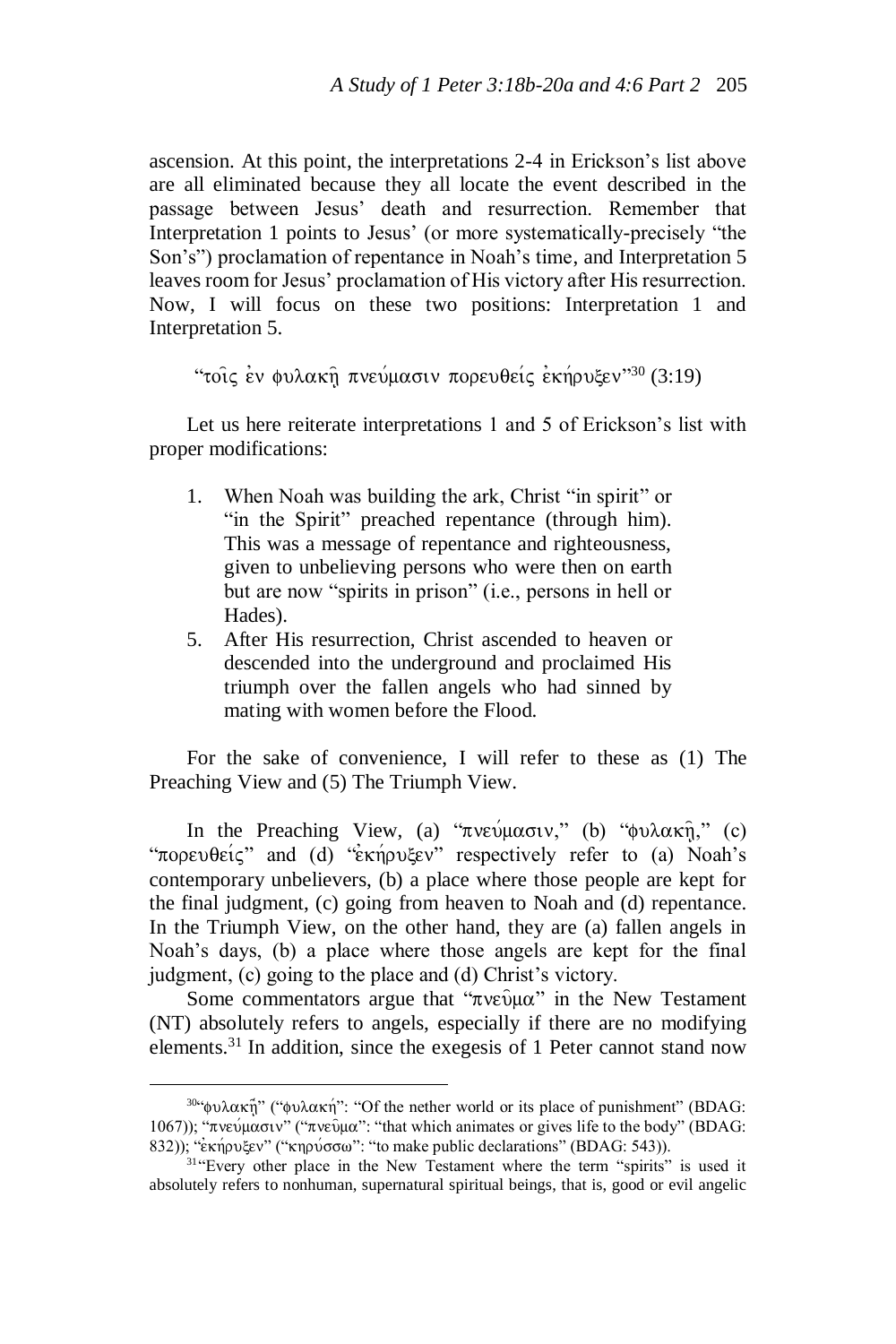without consulting 1 Enoch, the Triumph View seems to prevail.  $32$ Witherington summarizes, "For our purposes here we note that it is ... part of 1 Enoch, which includes 1 Enoch 6–11; 64–69; 106–108 that is almost exclusively being drawn on in 1 Peter."<sup>33</sup>

As to " $\phi$ υλακή," the Triumph View presents clear ideas. Quoting from 1 Enoch 17-18, France says that the place of the fallen angels is in "the furthest west, where heaven and earth join."<sup>34</sup> According to France, this idea was later developed:

The prison of the angels is elevated still further by the rather later 2 Enoch, which locates it in the second of seven heavens (2 Enoch 7:1–3; 18:3–6; cf. also Test. Lev 3:2), using a new cosmology developed in Hellenistic circles, and much valued in late Jewish and early Christian works (see e.g. 2 Cor. 12:2). It has therefore been suggested that 1 Peter 3:19 had this view in mind, and regards Christ as visiting the fallen angels in the course of his ascension (thus taking πορευθείς in the same sense as in verse 22), as he passed through the lower heavens towards the seventh.<sup>35</sup>

<sup>32</sup>Witherington points out many echoes between 1 Enoch and 1 Peter; "For example, 1 Enoch 108 speaks of the spirits punished (1 En. 108:3–6), and this follows hard on the announcement in 1 Enoch 106:16–18 that Noah and his sons were saved"; 1 Enoch 108:3b and 1 Peter 1:23; 1 Enoch 108:8 and 1 Peter 1:7, 18; 1 Enoch 108:7-10 and 1 Peter 3:9, 16; 4:4, 16; 1 Enoch and 1 Peter 5:4, 6; 1 Enoch 108:13 and 1 Peter 1:17; 2:23; "the common use of Psalm 34 (see 1 En. 108:7–10; cf. 1 Pet 3:10–12)." Witherington, ibid., 187.

spirits (e.g., Matt. 12:45; Mark 1:23, 26; 3:30; Luke 10:20; Acts 19:15–16; 16:16; 23:8–9; Eph. 2:2; Heb. 1:14; 12:9; Rev. 16:13, 14). The term only refers to human beings (for example, in Hebrews 12:23) when it is qualified ("spirits of righteous men made perfect"). It is therefore likely that Peter here meant angelic beings when he spoke of "spirits." The fact that they are "in prison" indicates that they are evil angels or demons." MacLeod, "The Sufferings of Christ," 19. See also Witherington, *Letters and Homilies for Hellenized Christians*, 184.

Witherington continues: "None of this is a surprise when we recognize that 1 Enoch is influential in various of these Jewish Christian eschatological works. for instance, Jude not merely refers to the text of 1 Enoch in Jude 4, 6, 13; he even cites 1 Enoch 1:9 in Jude 14–15 of his discourse. Second Peter is also directly dependent on 1 Enoch at 2 Peter 2:4 and 3:13." Ibid., 188.

 $33$ Ibid.

<sup>&</sup>lt;sup>34</sup>France, "Exegesis in Practice," 270. He continues that, "there, beyond a chasm, he [Enoch] finds the prison in 'a place which had no firmament of the heaven above, and no firmly founded earth beneath it', which is described as 'the end of heaven and earth.'" Ibid.

<sup>35</sup>Ibid., 270-1. 2 Enoch 7:1, for example, reads, "And those men took me and led me up on to the second heaven, and showed me darkness, greater than earthly darkness, and there I saw prisoners hanging, watched, awaiting the great and boundless judgement." Charles, ed., *Pseudepigrapha of the Old Testament*, vol. 2 (Oxford: Clarendon Press, 1913), 432.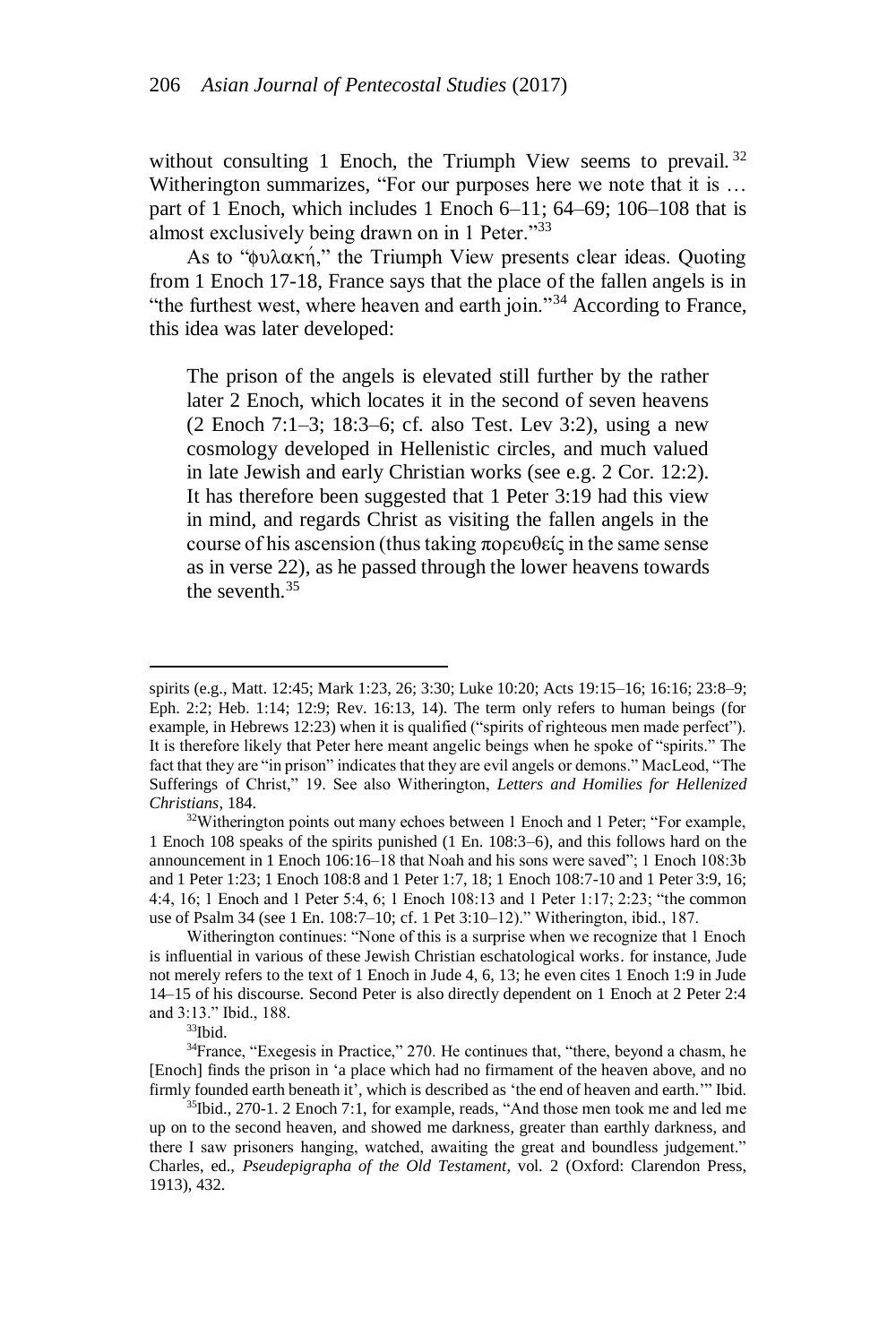The Triumph View is also supported by the assumption that "κηρύσσω" can be used both positively and negatively, as Feinberg shows, although in favor of the Preaching View.<sup>36</sup>

Grudem, also in favor of the Preaching View, argues that " $\pi$ νεῦμα" can refer to human beings even when used absolutely. <sup>37</sup> He further provides more concrete evidence:

The extant Greek sections of 1 Enoch use πνεῦμα 37 times. Of these 37 times, the word is used 20 times to refer to angelic or demonic spirits. However, it is used 17 times to refer to human spirits (1 Enoch 9:10; 20:3, 6[2]; 22:3, 6, 7, 9[2],11 [2], 12, 13[2]; 98:3, 10; 103:4)—and 20 versus 17 is no overwhelming preponderance of use. We are unjustified in drawing from this data any conclusions about what Peter's readers would have thought the phrase "spirits in prison" meant.<sup>38</sup>

Not only that, but Grudem shows that the 10 examples of " $\pi$ νεῦμα" in 1 Enoch refer to the dead human spirits as if they were in prison while waiting for the final judgment.<sup>39</sup> He insists that " $\phi \nu \lambda \alpha \kappa \eta$ " is never used in the book<sup>40</sup>─France even says Sheol or Hades "is never called φυλακή in biblical literature."<sup>41</sup> As to the reconciliation with the position that those alive (not in prison) in Noah's time are described now as "spirits in prison," Grudem suggests: "It is quite natural to speak in terms of a

<sup>36</sup> "*Kērussō* is a cognate of *kērux* and has the fundamental meaning of 'to act as a herald.' There is nothing implicit in the meaning of the word which suggests the content of the heralding, but only that proclaiming or heralding is done. Moreover, usage of the word in the NT is inconclusive as to its meaning in 1 Pet 3:19. . . . there are also places where the passage is neutral as to the content of the proclamation or where it obviously cannot mean the proclamation of the gospel (e.g., Luke 12:3; Rev 5:2)." Feinberg, "1 Peter 3:18–20, Ancient Mythology, and the Intermediate State," 325. Goppelt shows an opposite view: "But throughout the NT κηρύσσειν, 'preach', is used of the proclamation of salvation in Christ and the Christian message." Goppelt, *A Commentary on 1 Peter*, 257.

<sup>&</sup>lt;sup>37"</sup>In fact the word πνεῦμα is used 'without a defining genitive' to refer to a 'departed' human spirit (the spirit which had left Abel after Cain killed him) in 1 Enoch 22:6 and again in 22:7; another example is found in 1 Enoch 20:6 (Greek text). These examples are significant because Selwyn, Dalton, and France all emphasize 1 Enoch as the supposed background for this passage in 1 Peter." Grudem, "Christ Preaching through Noah," 7.

<sup>38</sup>Ibid., 8.

<sup>&</sup>lt;sup>39</sup>Ibid. "Moreover, in some of these instances the human spirits of those who have died are seen to be bound or confined in a place of waiting until they face the final judgment (1 Enoch 22:3–13 [which uses  $\pi v \in \mathfrak{D} \mu \alpha$  10 times in this sense]; cf 98:3), and could readily be said to be 'in prison.'"

<sup>&</sup>lt;sup>40</sup>Ibid. "Here 1 Enoch does not use the same word Peter uses for 'prison' (φυλακή) when he talks about these imprisoned human spirits, but it does not use the word when it talks about imprisoned angelic spirits either (φυλακή does not occur in 1 Enoch)."

<sup>41</sup>France, "Exegesis in Practice," 271.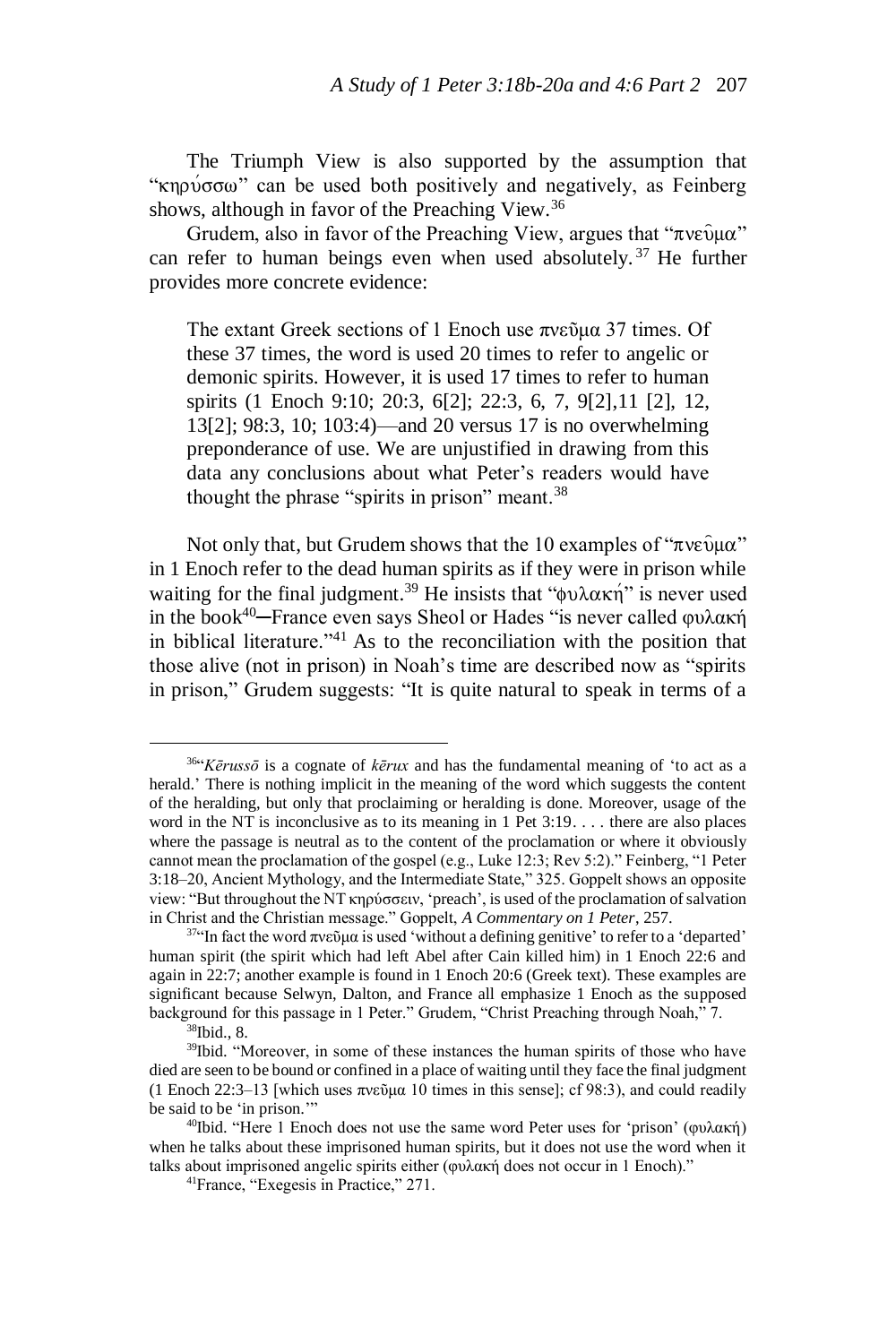person's present status even when describing a past action which occurred when the person did not have that status. For example, it would be perfectly correct to say, 'Queen Elizabeth was born in 1926,' even though she did not become Queen until long after 1926." <sup>42</sup> This makes enough sense to me though we may need more evidence from Greek texts.

Grudem further extends a strong argument for the Preaching View:

(1) "The OT narrative indicates that there were human beings who disobeyed God 'when God's patience waited in the days of Noah, during the building of the ark,' but there is no indication of angelic disobedience during that time."<sup>43</sup>

(2) "The entire section immediately preceding the command to build the ark (Gen 6:5–13) clearly emphasizes human sin and only human sin as the reason God brings the flood upon the earth<sup>"44</sup>

(3) "When Peter further defines the 'spirits in prison' as those 'who disobeyed when the patience of God was waiting,' it strongly suggests that God was waiting for repentance on the part of those who were disobeying."<sup>45</sup>

(4) "It is confirmed in 'any strand of Jewish tradition,' not only in  $1$  Enoch<sup> $,46$ </sup>

Finally, Grudem raises a hermeneutical question: "Is the usual nature of the New Testament writings such that knowledge of a specific piece of extra-biblical literature would have been required for the original readers to understand the meaning (not the historical origin, but the meaning) of a specific passage?" <sup>47</sup> In my brief discussion of 1 Enoch and extra-biblical literature above, I suggested that it was more

<sup>&</sup>lt;sup>42</sup>Grudem, "Christ Preaching through Noah," 8.

<sup>43</sup>Ibid., 12.

<sup>44</sup>Ibid., 13,14. Grudem continues, "The text does not say that God was sorry that he had made angels, but that he was sorry that he had made man (v 6); it does not say that God decided to blot out fallen angels, but man (vv 6, 13). It is not the violence and corruption practiced by angels which arouses God's anger, but the violence and corruption practiced by man (vv 5, 11, 12, 13)."

<sup>45</sup> Ibid. Grudem further states: "Otherwise there would be no point in Peter's mentioning God's patience. Furthermore, the word ἀπεκδέχομαι, "waiting," has the nuance of hopeful or expectant waiting for something to happen ("await eagerly," BAGD, 83). The "angelic" interpretation of this passage does not seem able to do justice to this phrase, because there is no statement in the OT or NT that fallen angels ever have a chance to repent (cf 2 Pet 2:4; Jude 6; Heb 2:16)."

 $46$ Ibid., 14.

<sup>47</sup>Ibid., 17.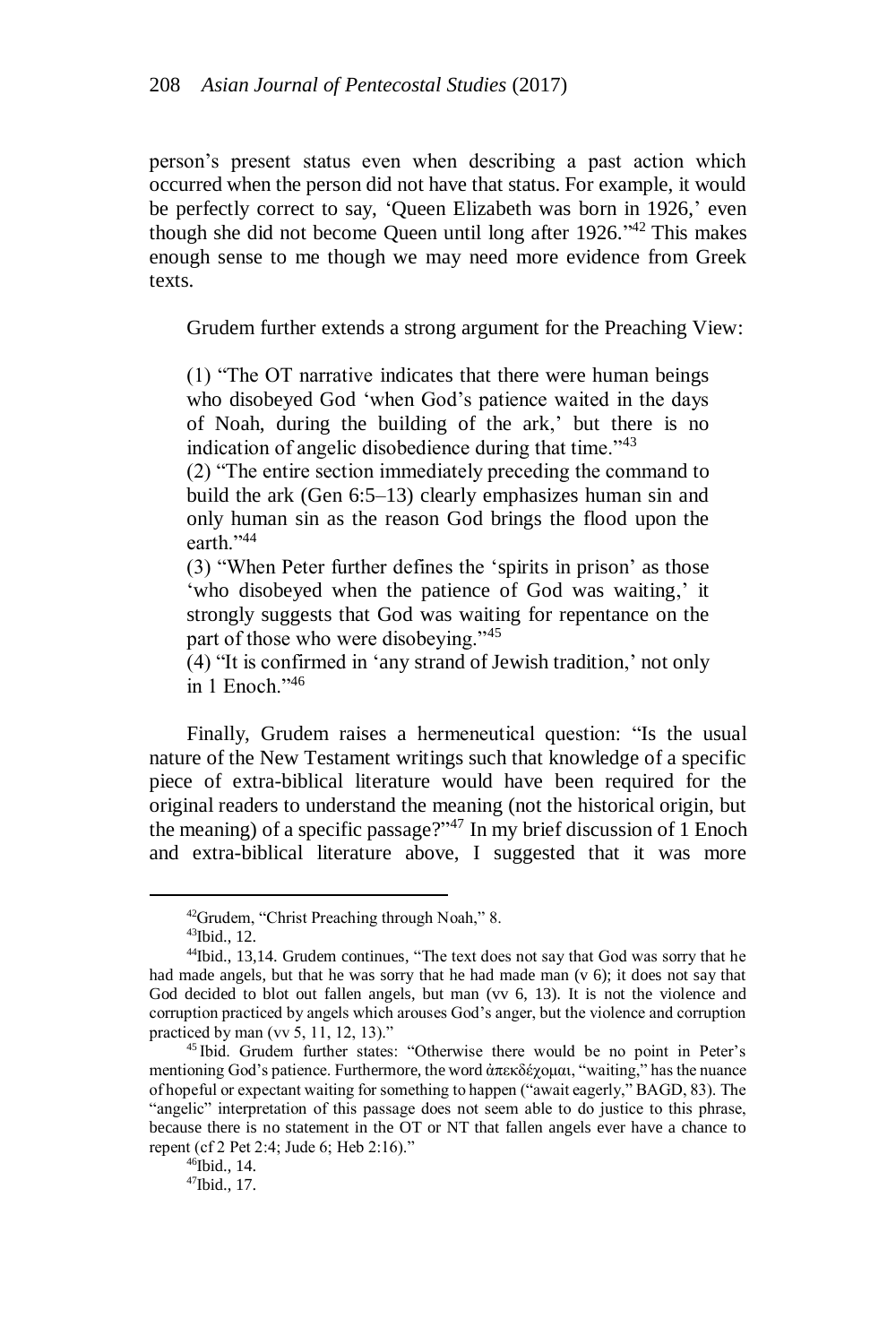significant that Gentile believers in Asia Minor knew Noah, even if not 1 Enoch itself so much. Jobes, though she supports the Triumph View, offers a thoughtful suggestion: "The fact that Peter neither refers to Enoch nor quotes from 1 Enoch shows that he is not interested in accrediting or exegeting 1 Enoch but is simply using a tradition that would have been familiar to his readers."<sup>48</sup> Another possibility is, again, that Peter has put intentional double meaning, whereby the text could be taken as either of the Preaching or Triumph Views by obscure word choices such as giving no object to " $\kappa$ ηρύσσω" or using "πνεύμα" instead of " $\alpha$  $\gamma \gamma \epsilon \lambda \sigma \zeta$ " or " $\alpha \nu \theta \rho \omega \pi \sigma \zeta$ " (or "yv $\chi$ n $\gamma$ "), etc.

I would prefer the Preaching View<sup>49</sup> because it seems to fit better in the literary context of doing good in the midst of evil, in terms of patiently preaching God's grace and human repentance. It naturally introduces the following passage on water baptism. In fact, it will constitute a literary unit with 3:20-21 in the key motifs of preaching and salvation, many ("spirits") preached to and only eight (Noah's family) saved, in parallel to the similar testimonial verses in the discourse (3:15- 16; 4:4, 6).

Stating that only eight were saved even though the pre-incarnate Christ preached could be discouraging to preaching believers. Yet, it is a repeated and default reality of the Old Testament (OT), continually so to Peter's days, surrounded by non-believers as a small community of faith, in the ungodly cultural and social milieu. It could be rather encouraging to learn that God was concerned about their testimonies even after Christ's ascension. The Holy Spirit is with their testimonies (1:12) and sanctification (1:3). Theologically, this view also echoes with "the Spirit of Christ" (1:11) in the prophets, the God who spoke to their ancestors through the prophets (Heb 1:1) or Lukan / OT pneumatology, which is connected in prophetic activities.<sup>50</sup>

Above all, Christ took victory─via the reminding phrase of His resurrection "δι' αναστάσεως Ίησου Χριστου" (3:21), which echoes with the preceding "ζωοποιηθείς," the discourse goes back to the

<sup>48</sup>Jobes, *1 Peter*, 245. She also suggests: "Peter's allusion to the tradition of the Watchers does not necessarily require a literary knowledge of the book of 1 Enoch. The book of 1 Enoch may preserve a tradition that was more generally and widely known." Ibid., 244-5.

<sup>49</sup>Chris Carter states that he prefers the triumph view and points out that I have not referred to J. N. D. Kelly's commentary with the best argument for the triumph view in his judgment (Personal communication on January 23, 2017). I admit that it is a shortcoming of this paper. I will incorporate Kelly's arguments in the future development of my research. J. N. D. Kelly, *The Epistles of Peter and Jude* (Peabody, MA: Hendrickson, 1969).

<sup>50</sup>William W. Menzies, and Robert P. Menzies, *Spirit and Power* (Grand Rapids, MI: Zondervan, 2000).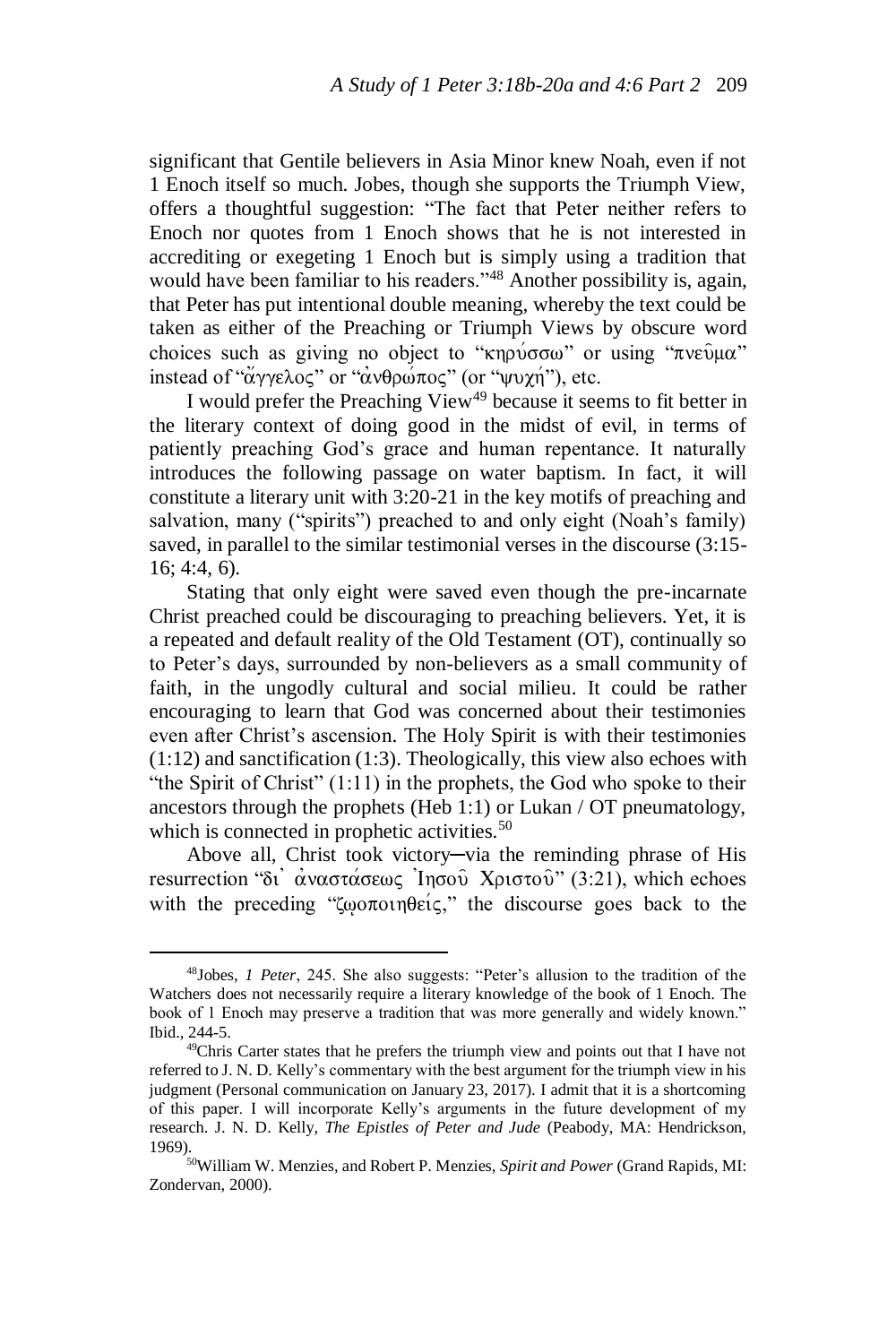redemptive events. Christ "has gone into heaven and is at God's right hand—with angels, authorities and powers in submission to him" (3:22); The readers did not have to fear fallen angels, secular authorities and powers, even if 3:19-20a does not refer to the triumph proclamation to fallen angels in Noah's days.

The Triumph View echoes with 3:22. Since " $\pi$ opev $\theta \in \mathcal{C}$ " (3:19) may refer to going to the second heaven, Christ's ascension is two-seventh (2/7) accomplished in 3:19-20a. His ascension is then retold in 3:22 more completely. Here is Grudem's question, again: "If one holds to a preaching of condemnation in this text, it seems difficult to explain in a satisfactory way why the proclamation of final condemnation was made only to these specific sinners (or fallen angels) rather than to all those who were in hell."<sup>51</sup> It is true that the Noahic diluvian destruction was theologically significant in God's salvific history as His first worldwide judgment, the second and final one to which we are awaiting today. Thus, Kubo's contention might make sense in his system that postdiluvian sinners have to wait for their end-time release even if having accepted the gospel in postmortem evangelism. Whether preaching repentance or proclaiming victory, Noah's days seem to be symbolic to today's eschatological wicked generation, even if one takes the view of OT saints' release to Heaven at Christ's death, resurrection or ascension.

On the contrary, the Preaching View takes Noah as one of the "prophets" (1:11) and the "preacher of righteousness" along the Petrine context (2 Pet 2:5). Christ in the S/spirit only preached to Noah's generation though the mode is not stated, assumedly as well to other generations throughout the OT days (Heb 1:1). Noah was taken as a symbolic figure from the significant first judgment, especially in the Asia Minor context, considered as the best example in teaching about water baptism in its conceptual parallelism to the water destruction.

# " $v \epsilon \kappa \rho o \hat{i} \zeta$ " (4:6)

Finally, let us briefly exegete " $v \in \mathcal{C}$ " (4:6). As seen in the introduction of some proponents of postmortem evangelism, this verse is a key verse as their basis of contention, although some directly bring their interpretation of 3:19-20a as Christ's descent between His death and resurrection (Kubo, Kato, Reicke, Goppelt) while the other holds another view of it (Barclay). Reicke's following word is perhaps one of the best explanations among them: "That the final judgment is imminent, vs. 6a, is also evident from the fact that the gospel has already been

<sup>&</sup>lt;sup>51</sup>Grudem, "Christ Preaching through Noah," 19. Carter suggests that Kelly "has answered this more than adequately" (Personal communication on January 23, 2017).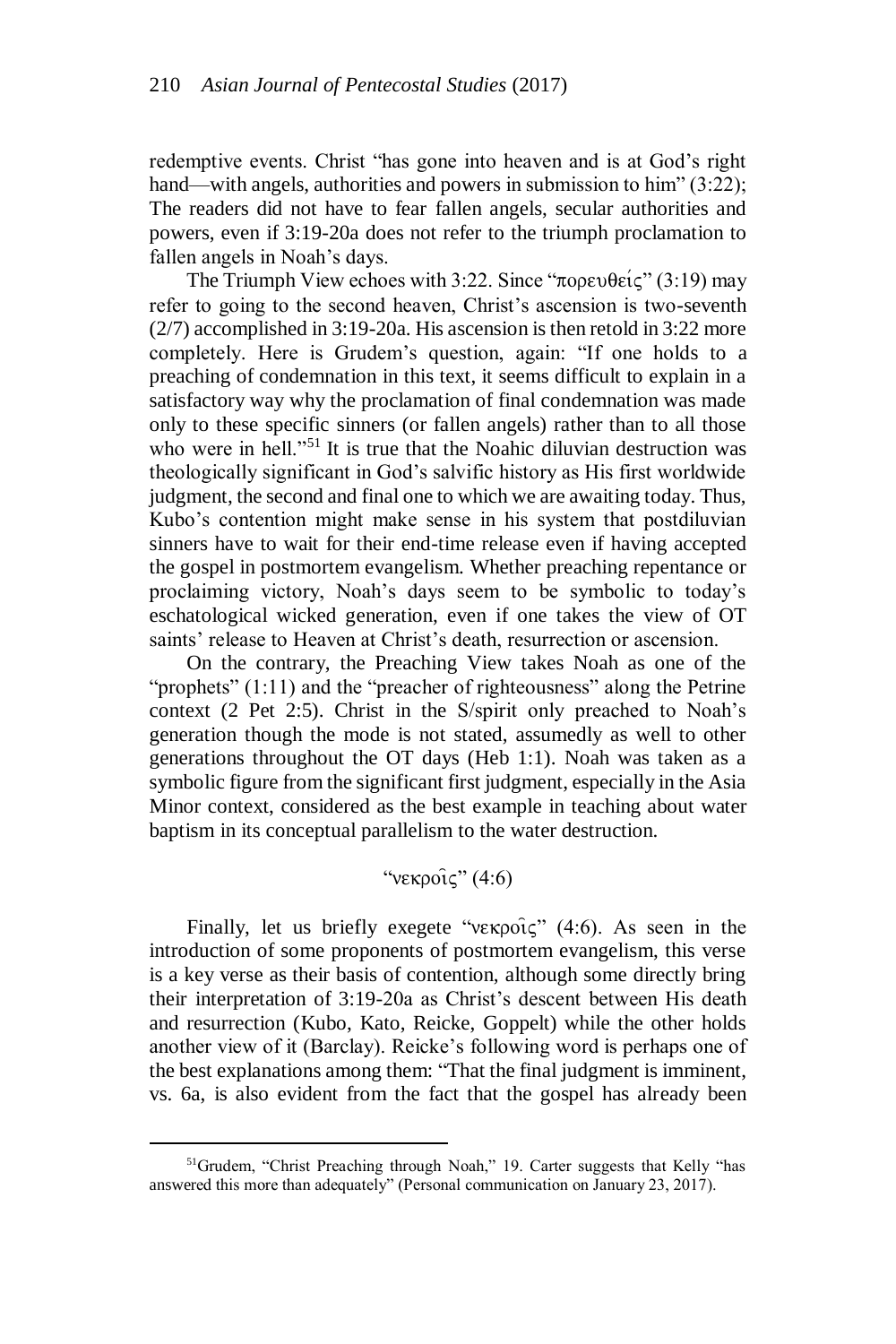preached to the dead. Exactly how this was done is not stated. It is possible to imagine Christ's descent into the lower regions after his burial as the time for this preaching . . . but explicit information is not given." 52

While Green emphasizes that Christ's descent was common in early extra-biblical literature, <sup>53</sup> Dalton is cautious because it was not traditional in the Roman Catholic Church, where the dead were Noah's converted "contemporaries" or "the just" of the OT.<sup>54</sup>

However, the literary context is clear enough to show that the discourse is about Peter's Christian readers and their non-believing contemporaries. 4:4 says, "They will heap abuse on you," succeeding which, 4:5 talks about those non-believers' future judgment and 4:6: " $\epsilon i \zeta$ τούτο γάρ νεκροίς εύηγγελίσθη." Interestingly, it is pointed out that "εύαγγελίζω," which "always means to "bring good news"<sup>55</sup> and that it "in normal New Testament usage necessarily requires a live audience!"<sup>56</sup> Clement of Alexandria might have thus come up with an interpretation of the spiritual dead, namely sinners, having been evangelized to be believers.<sup>57</sup> "He had a strong following in the early church and this interpretation has persisted until fairly recent times."<sup>58</sup> Dalton finely summarizes the most recent and popular interpretation: "The preaching of the gospel to Christians who have since died is not in vain."<sup>59</sup> In this interpretation, "νεκροίς" is used like "πνεύμασιν" (3:19)

<sup>55</sup>Stewart D. F. Salmond, *The Christian Doctrine of Immortality*, 3rd ed. (Edinburgh: T&T Clark, 1897), 480.

<sup>56</sup>Dalton, ibid., 58.

<sup>52</sup>Bo Reicke, *The Epistles of James, Peter, and Jude*, 2nd ed. (Garden City, NY: Doubleday, 1985), 119.

<sup>&</sup>lt;sup>53</sup>Goppelt calls the descent interpretation "apostolic" because of the second-century popularity of this interpretation. Goppelt, *A Commentary on 1 Peter*, 263. David Horrell suggest a similar idea: "it should also be clear that there is no sharp disjunction between the various beliefs expressed in the New Testament, particularly in 1 Peter, and the secondcentury (and later) ideas about Christ's preaching to the dead." David G. Horrell, "'Already Dead' or 'Since Died'?" in *Becoming Christian* (London: Bloomsbury, 2013), 97.

 $54$ "Just like the 'last minute conversion' of 3:19, it was elaborated and made popular in Roman Catholic circles by Robert Bellarmine. So until fairly recent times, Roman Catholic exegetes saw in the "dead" of 4:6 either the same people as the contemporaries of Noah (converted at the coming of the flood), or else, more generally, the just of the Old Testament."" Dalton, *Christ's Proclamation to the Spirits*, 53-4. Surprisingly, Dalton, a Jesuit scholar himself, says that "Roman Catholic scholars until recently have hesitated to offer an interpretation which would seem to suggest the possibility of conversion after death" against popular Catholic practice of veneration of the dead. Ibid., 33.

<sup>57</sup>Dalton, ibid., 55-6. Dalton quotes Clement: "Et mortuis evangelizatum est, nobis videlicet, qui quondam extabamus infideles" (And the gospel was preached to the dead, namely to us, who had been unbelievers) (Translation mine).

<sup>&</sup>lt;sup>58</sup>Ibid., 56.

<sup>59</sup>Ibid., 59. Besides Dalton, Dubis, Jobes, Marshall and many other contemporary commentators are in this position.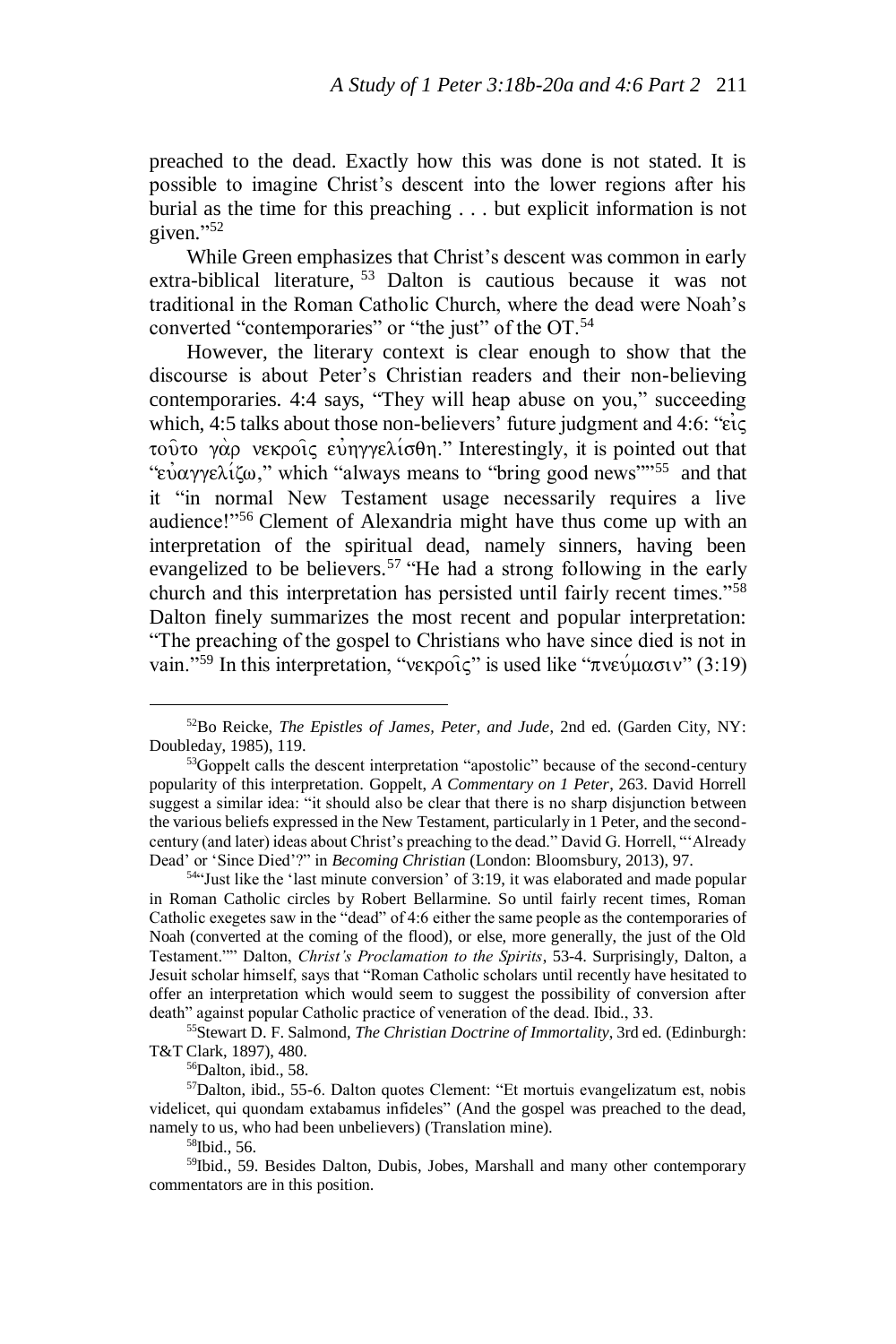in the Preaching View; namely they were alive when the event (preaching, in both verses) took place, but now, at the time of writing, they had died to be "spirits" and "dead" respectively. In fact, though this needs more scrutiny, Peter may have an inclination to be attracted by his own words in the discourse: "πνεῦμα" is found in 3:18 and "νεκρός" in 4:5 though each rendering may be different from each other.

In this paper, I would follow the most recent "since died" interpretation, namely that people became believers because the gospel/Christ was preached; they are dead now due to untold reasons but will live in the spiritual realm. It fits my assumption of the literary context, "repay evil with blessing" (3:9). Preaching in oppression (3:19) (Preaching View above) was succeeded by the descriptions of Noah's salvation (3:20-21) and Christ's victory (3:22). A parallel development is seen in chapter 4: Doing right in oppression (4:1-4) will lead to the oppressors' judgment (4:5) and believers' release and life in the heavenly realm (victory) (see the same antithesis as that in 3:18b) (4:6). Dalton summarizes, again:

Thus, as we would expect from the context of 4:1–5, the point of 4:6 is to vindicate the faithful Christians against the abuse of their pagan adversaries. While the pagan persecutor will have to give an account to him who judges the living and the dead, the faithful Christian, even in death, will live with the life of  $God.60$ 

The postmortem evangelism view should be thus rejected contextually.

#### **Conclusion**

In this paper, I have introduced the spiritual situation in Japan with regard to ancestral veneration. It is quite natural for non-Christians to remember their deceased loved ones, talk to them, and bow down to them in order to show their respect, offer requests to them and worship them in everyday life; and so may some self-claimed Christians be doing.

Arimasa Kubo's "second-chance theory," along with other pastors and theologians, emerged as a comfort and a hope to those who have lost their loved ones without Christ and those who are interested in the Christian faith in evangelistic settings.

 $60$ Ibid.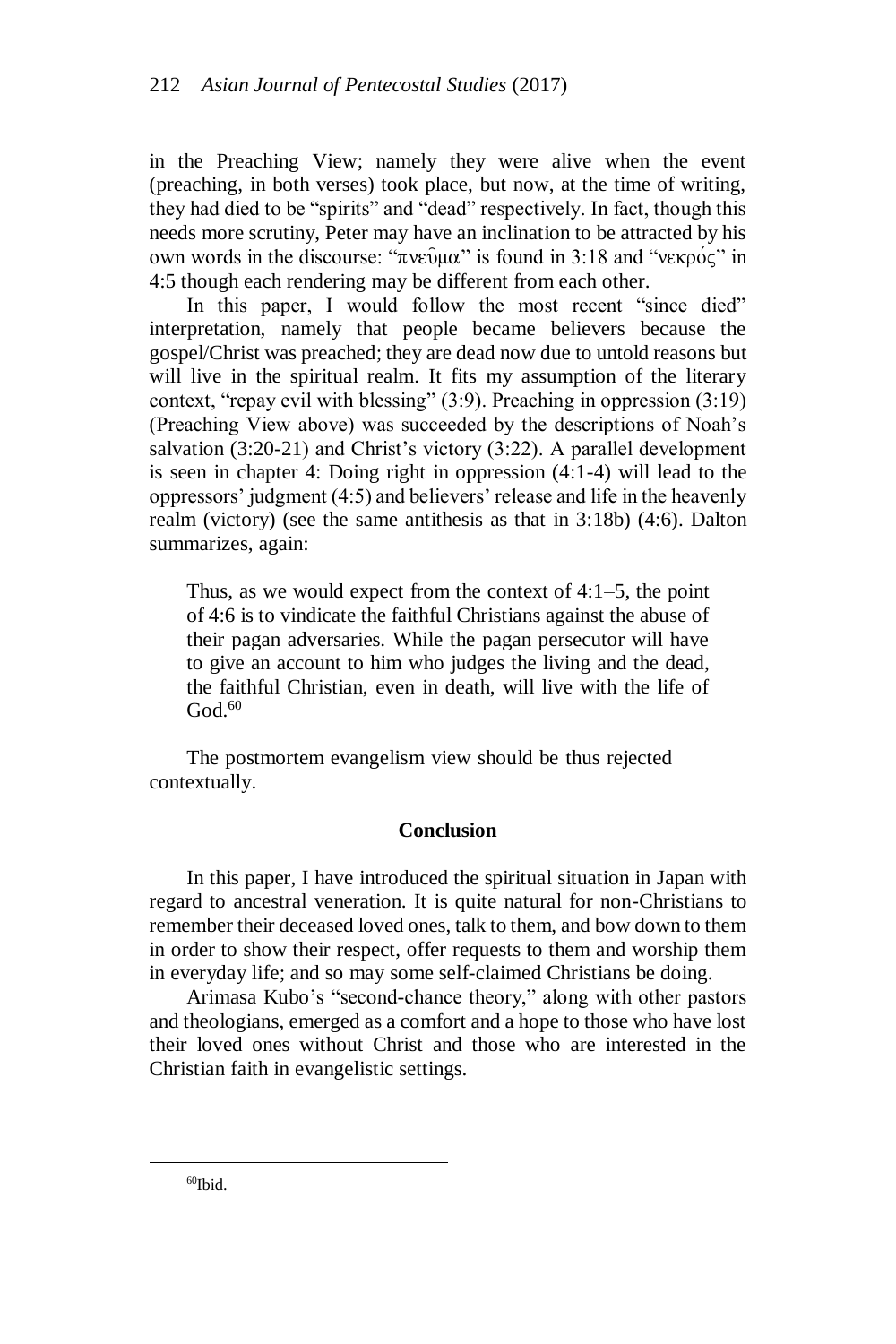However, a brief exegetical survey in this paper has shown that postmortem evangelism cannot be based on the concerned Petrine text.<sup>61</sup> My temporary translation of the passage will be as follows:

(3:18b) . . . so that He (Jesus) might bring you [plural] to God by being killed in the earthly realm but being resurrected in the heavenly realm. (19) In the heavenly realm, by the way, He went to the spirits (now) in prison and preached (repentance). (20a) They once disobeyed when God's patience was waiting eagerly in Noah's days, when the ark was being prepared ... (4:6) . . . because, for this, the good news was preached even to the now dead so that they might be judged according to men in the earthly realm but live according to God in the heavenly realm.

Such an interpretation may have been popular in earlier days of Christian history, when there were no canonical books, no literacy and education among lay members, or no computers and internet. In our highly informed cultural milieu, however, our exegesis must be more scientific, objective, and evidence-based while embracing the same passion for the lost as those advocates of the theory sincerely show. For me, my studies of this text have just begun. Being Japanese, how I wish there were postmortem "first-time," if not second, evangelism. Only the Lord knows the truth. May I continue to deepen my understanding of the Scripture for the sake of the Lord and the world!

<sup>&</sup>lt;sup>61</sup>Feinberg concludes his article with these words: "Consequently, whatever one wants to say about biblical teaching concerning the intermediate state, he must say it on the basis of some other passage than this one!" Feinberg, "1 Peter 3:18–20, Ancient Mythology, and the Intermediate State" 336.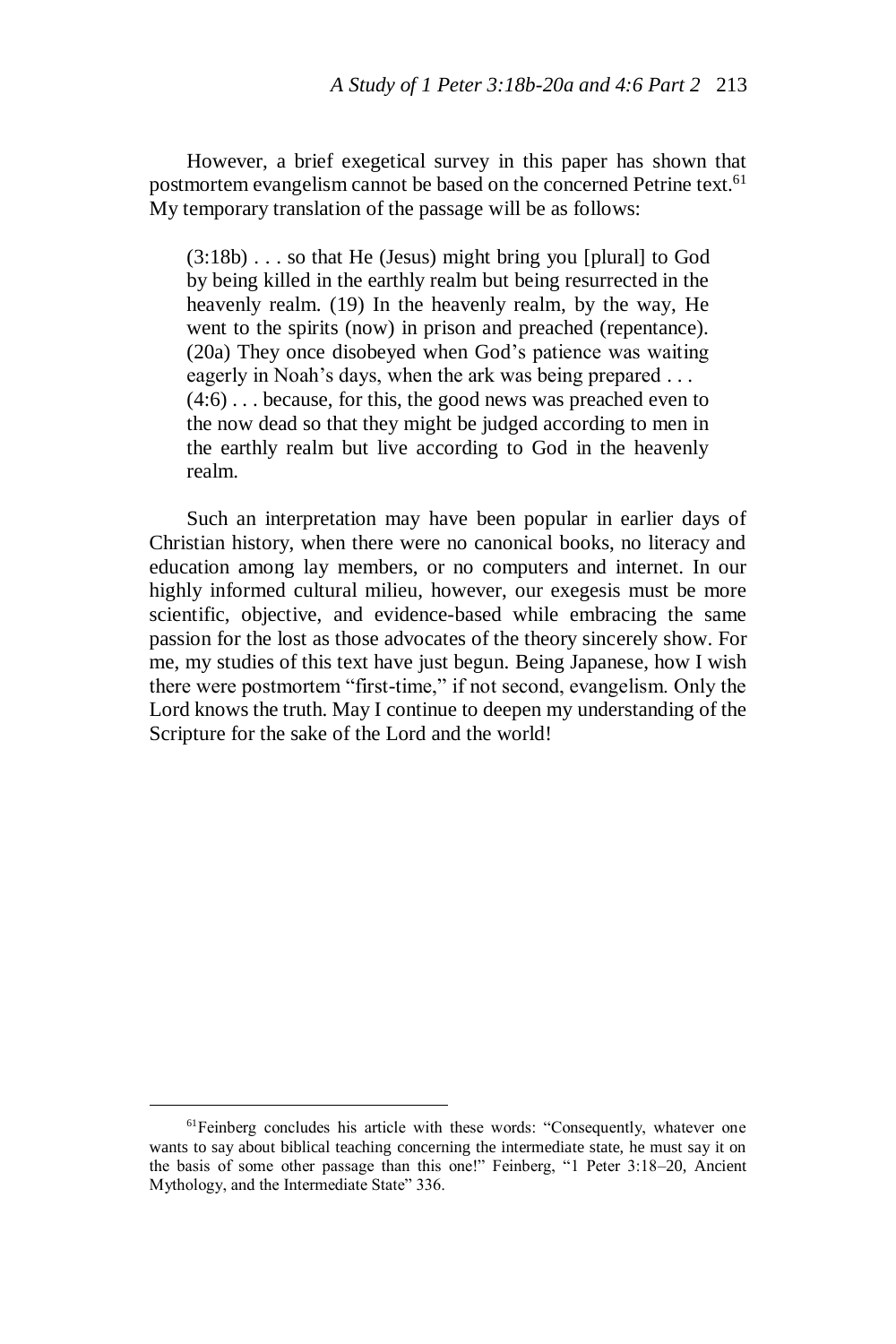### **Bibliography<sup>62</sup>**

- Achtemeier, Paul J. *1 Peter: A Commentary on First Peter*. Hermeneia - a Critical and Historical Commentary on the Bible. Edited by Eldon Jay Epp. Minneapolis, Minnesota: Fortress Press, 1996.
- Barclay, William. *The Letters of James and Peter*, rev. ed. The Daily Study Bible Series. Philadelphia: The Westminster Press, 1976.
- Blue, J. Ronald. "Untold Billions: Are They Really Lost?" *Bibliotheca Sacra: A Theological Quarterly* 138, no. 552 (1981): 338-49.
- Charles, Robert Henry, ed. *Pseudepigrapha of the Old Testament*, vol. 2. Oxford: Clarendon Press, 1913.
- Covell, Stephen. "Religious Culture." In *The Cambridge Companion to Modern Japanese Culture*: 147-165. Edited by Yoshio Shigemoto. Cambridge: Cambridge University Press, 2009.
- Dalton, William Joseph. *Christ's Proclamation to the Spirits: A Study of 1 Peter 3:18–4:6.* Analecta Biblica, vol. 23. Rome: Editrice Pontificio Istituto Biblico, 1989.
- Dubis, Mark. *1 Peter: A Handbook on the Greek Text*. Baylor Handbook on the Greek New Testament. Waco, Texas: Baylor University Press, 2010.
- Erickson, Millard. "Is There Opportunity for Salvation after Death?" *Bibliotheca Sacra: A Theological Quarterly* 152, no. 606 (1995): 131-44.
- Erickson, Millard. *The Evangelical Left: Encountering Postconservative Evangelical Theology*. Grand Rapids, Michigan: Baker, 1997.
	- \_\_\_\_\_\_\_\_. *Christian Theology*, 3rd ed. Grand Rapids, Michigan: Baker Academic, 2013.
- Feinberg, John S. "1 Peter 3:18–20, Ancient Mythology, and the Intermediate State." *Westminster Theological Journal* 48, no. 2 (1986): 303-36.
- France, R. T. "Inerrancy and New Testament Exegesis." *Themelios: An International Journal for Pastors and Students of Theological and Religious Studies* 1, no. 1 (1975): 12-8.

\_\_\_\_\_\_\_\_. "Exegesis in Practice: Two Samples." In *New Testament Interpretation: Essays on Principles and Methods*, 248-79. Edited by I. Howard Marshall. Milton Keynes, UK: Paternoster, 1977.

 $62$  "Logos" represents Logos Bible Software/Verbum, the integrated literature management software produced and provided by Faithlife Corporation (Bellingham, Washington, 2000-16). Its most updated version at the writing of this paper is: Version 7.2 SR-1 (7.2.0.0038: Released November 30, 2016) (accessed December 5, 2016).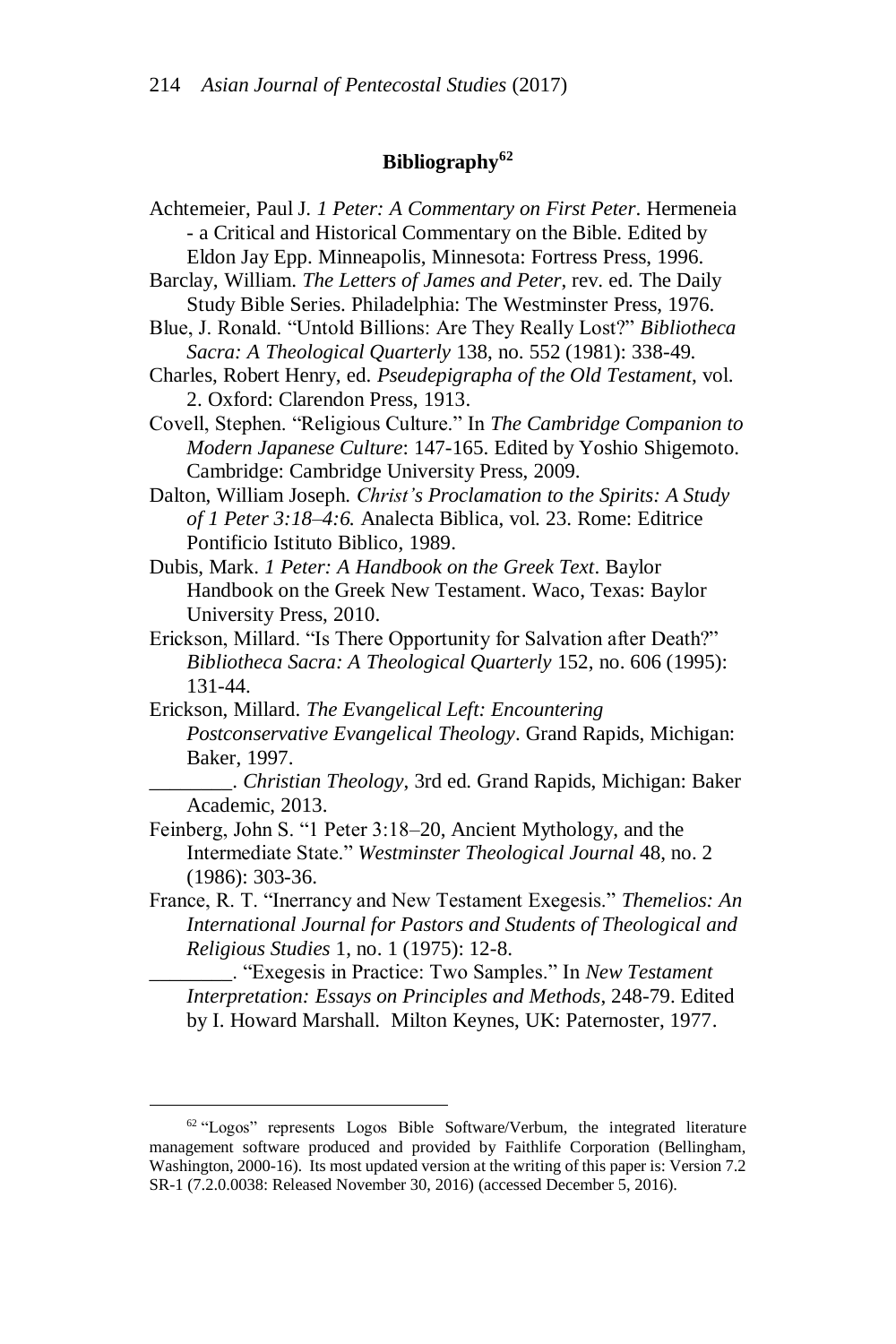- Goppelt, Leonhard. *A Commentary on 1 Peter*. Edited by Ferdinand Hahn. Translated and augmented by John E. Alsup. First English Edition. Grand Rapids, Michigan: Eerdmans, 1993.
- Green, Joel B. *1 Peter*. The Two Horizons New Testament Commentary. Grand Rapids, Michigan: Eerdmans, 2007.
- Grudem, Wayne. "Christ Preaching through Noah: 1 Peter 3:19-20 in the Light of Dominant Themes in Jewish Literature." *Trinity Journal* 7, no. 2 (1986): 3-31.
	- \_\_\_\_\_\_\_\_. "He Did Not Descend into Hell: A Plea for Following Scripture Instead of the Apostles' Creed." *Journal of the Evangelical Theological Society* 34, no. 1 (1991): 102-13.
- Hiebert, D. Edmond. "The Suffering and Triumphant Christ: An Exposition of 1 Peter 3:18–22." *Bibliotheca Sacra: A Theological Quarterly* 139, no. 554 (1982): 146–157.
- Horrell, David G. "'Already Dead' or 'Since Died'? Who Are 'the Dead' and When Was the Gospel Preached to Them (1 Pet. 4:6)?" In *Becoming Christian: Essays on 1 Peter and the Making of Christian Identity*, 73-99. London: Bloomsbury, 2013.
- Jobes, Karen H. *1 Peter*. Baker Exegetical Commentary on the New Testament. Grand Rapids, Michigan: Baker Academic, 2005.
- Kato, Tsuneaki. "Yomi-ni Kudaru Kirisuto" [Christ, Who Descends to Hades]. In *Kato Tsuneaki Sekkyo Zenshu,* vol. 27: *Shitoshinjo* [Sermon Collection of Tsuneaki Kato, vol. 27: The Apostles Creed]: 337-57. Tokyo: Kyobunkan, 2006.
- Kelly, J. D. N. *The Epistles of Peter and Jude*. Black's New Testament Commentary. Peabody, Massachusetts: Hendrickson, 1969.
- Kubo, Arimasa. "Salvation for the Dead: Hades Is Not Hell: A Biblical Second Chance Theology for Dead People in Hades." http://www2.biglobe.ne.jp/~remnant/hades.htm (accessed July 16, 2016).
- 久保 有政 (Kubo, Arimasa). "天国・よみ・地獄" [Heaven, *yomi*, hell]. http://www2.biglobe.ne.jp/~remnant/yomema02.htm (accessed July 14, 2016).

.. "聖書的セカンドチャンス論とは? 死後の回心の機 会はあるのか" [What is biblical second-chance theory? Is there a postmortem opportunity for conversion?].

http://www2.biglobe.ne.jp/~remnant/seiseco.htm (accessed July 15, 2016).

.. "聖書的セカンドチャンス論 : 第3章 死後のセカンド チャンスを示す8つの聖句" [Biblical second-chance theory: Chapter 3 Eight scriptures that show the postmortem second chance]. http://www2.biglobe.ne.jp/~remnant/secoch03.htm (accessed July 15, 2016).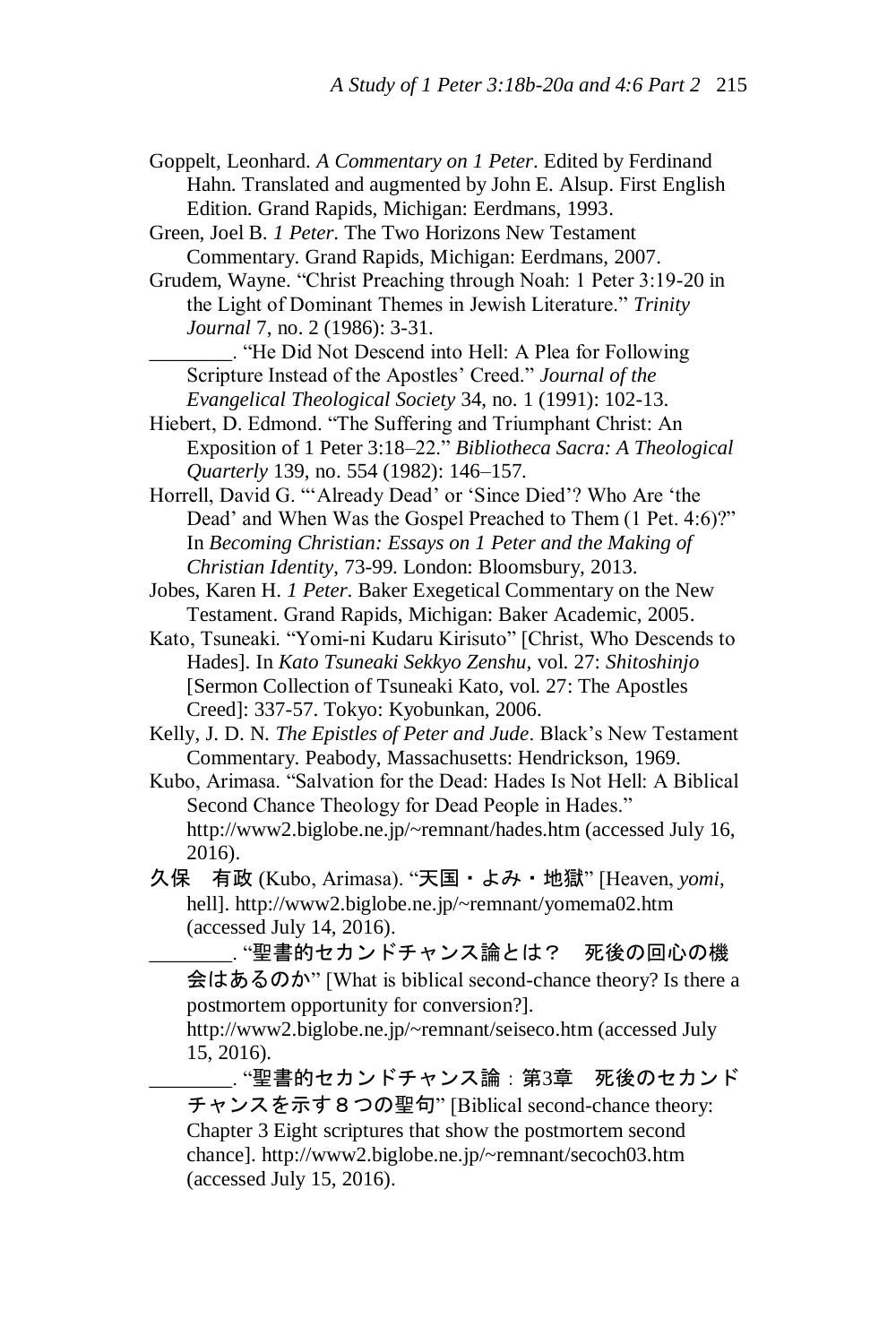\_\_\_\_\_\_\_\_. "聖書的セカンドチャンス論:第4章 セカンドチャン ス質疑応答" [Biblical second-chance theory: Chapter 4 Questions and answers on the second chance]. http://www2.biglobe.ne.jp/ ~remnant/ secoch04.htm (accessed July 16, 2016).

\_\_\_\_\_\_\_\_. "聖書的セカンドチャンス論:第5章 セカンドチャン ス否定論への反論" [Biblical second-chance theory: Chapter 5 Counter-arguments to the negative arguments against the second chance]. http://www2.biglobe.ne.jp/~remnant/secoch05.htm (accessed July 16, 2016).

\_\_ "聖書的セカンドチャンス論 : セカンドチャンスへの 反響" [Biblical second-chance theory: Readers' responses to the second chance]. http://www2.biglobe.ne.jp/~remnant/ secoch06.htm(accessed July 16, 2016).

. "書評: 『セカンドチャンスは本当にあるのか一未信 者の死後の救いをめぐって』(ウィリアム・ウッド著 いの ちのことば社 840円)" [Book review on *Is there really a second chance: Over the postmortem salvation of the non-believers* (Inochi-no-kotobasha, 840 yen)]. http://www2.biglobe.ne.jp/ ~remnant/secoch07.htm (accessed July 16, 2016).

- MacLeod, David J. "The Sufferings of Christ: Exemplary, Substitutionary, and Triumphant (1 Peter 3:18–22 and Possible Parallels: Ephesians 4:8–9 and 1 Peter 4:6)." *Emmaus Journal* 14, no. 1 (2005): 3-43.
- Maruyama, Tadataka, "Japan." In *Evangelical Dictionary of World Mission*: 513-4. Edited by A. Scott Moreau, Harold Netland, and Charles van Engen. Baker Reference Library. Grand Rapids, Michigan, 2000.
- Marshall, I. Howard. *1 Peter*. The IVP New Testament Commentary Series. Edited by Grant R. Osborn. Downers Grove, Illinois: InterVarsity Press, 1991.
- Menzies, William W., and Robert P. Menzies. *Spirit and Power: Foundations of Pentecostal Experience*. Grand Rapids, Michigan: Zondervan, 2000.
- Miyazaki, Kentarō. "Roman Catholic Mission in Pre-Modern Japan." In *Handbook of Christianity in Japan*: 1-18. Edited by Mark R. Mullins. Boston: Brill, 2003. http://www.questia.com/read/117948975/handbook-of-christianityin-japan (accessed October 30, 2016).
- Mullins, Mark R., ed. *Handbook of Christianity in Japan*. Boston: Brill, 2003; http://www.questia.com/read/117948975/handbook-ofchristianity-in-japan (accessed October 30, 2016).